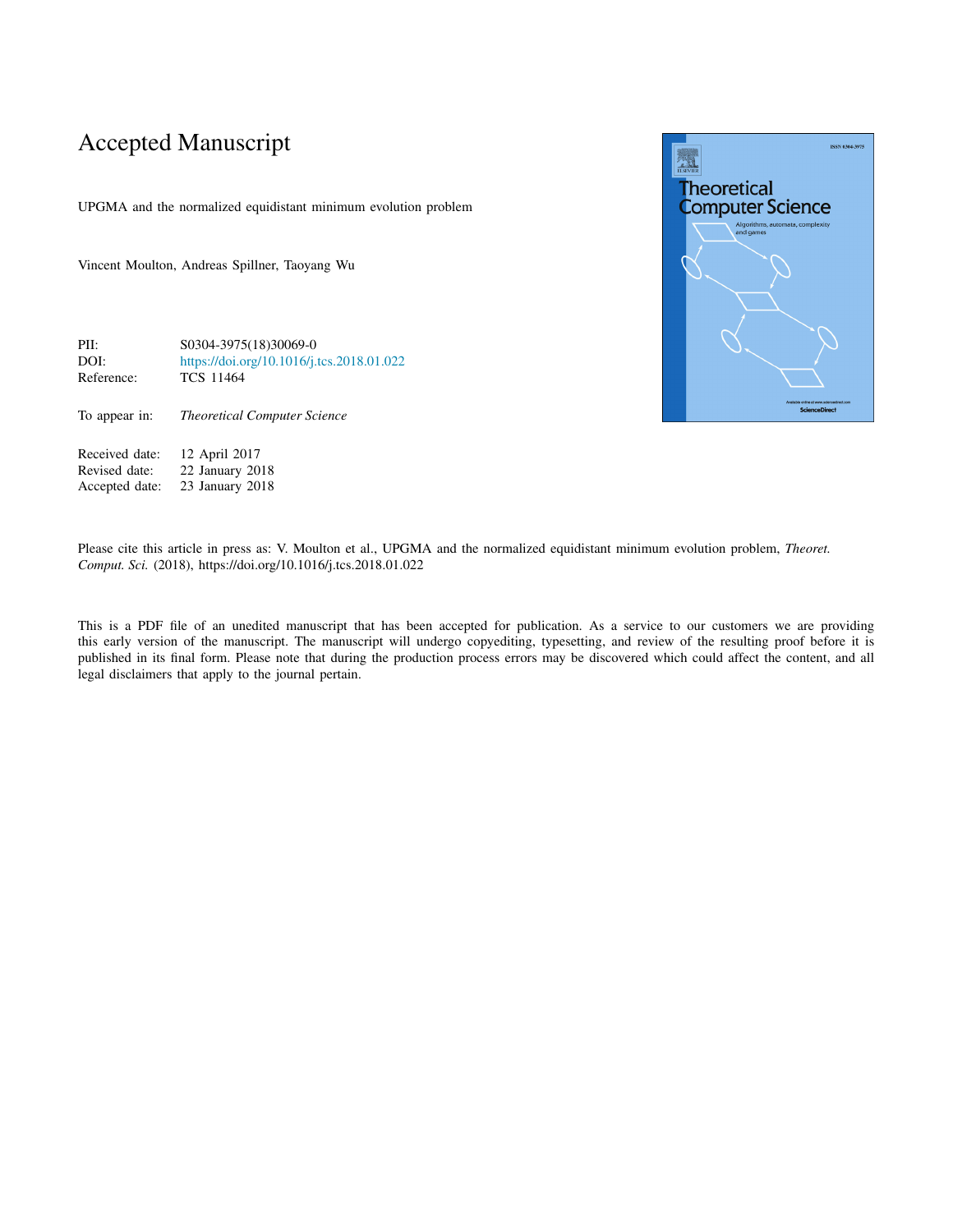# UPGMA and the normalized equidistant minimum evolution problem

Vincent Moulton<sup>a</sup>, Andreas Spillner<sup>b</sup>, Taoyang Wu<sup>a,∗</sup>

<sup>a</sup> School of Computing Sciences, University of East Anglia, Norwich, NR4 7TJ, UK <sup>b</sup>Department of Engineering and Natural Sciences, Merseburg University of Applied Sciences, Germany

### **Abstract**

UPGMA (Unweighted Pair Group Method with Arithmetic Mean) is a widely used clustering method. Here we show that UPGMA is a greedy heuristic for the normalized equidistant minimum evolution (NEME) problem, that is, finding a rooted tree that minimizes the minimum evolution score relative to the dissimilarity matrix among all rooted trees with the same leaf-set in which all leaves have the same distance to the root. We prove that the NEME problem is NP-hard. In addition, we present some heuristic and approximation algorithms for solving the NEME problem, including a polynomial time algorithm that yields a binary, rooted tree whose NEME score is within  $O(\log^2 n)$  of the optimum. Keywords: UPGMA, minimum evolution, balanced minimum evolution, hierarchical

clustering

2000 MSC: 68Q17, 05C05, 05C85, 92B05

## **1. Introduction**

Clustering (i.e. subdividing a dataset into smaller subgroups or clusters) is a fundamental task in data analysis, and has a wide range of applications (see, e.g. [1]). An important family of clustering methods aim to produce a clustering of a dataset in which the clusters form a hierarchy where the clusters nest within one another. Such hierarchies are typically represented by leaf-labeled tree structures known as dendrograms or rooted phylogenetic trees. Introduced in 1958 [2], average linkage analysis, usually referred to as UPGMA (Unweighted Pair Group Method with Arithmetic Mean), is arguably the most

<sup>∗</sup>Corresponding author

Email addresses: vincent.moulton@cmp.uea.ac.uk (Vincent Moulton),

mail@andreas-spillner.de (Andreas Spillner), taoyang.wu@gmail.com (Taoyang Wu )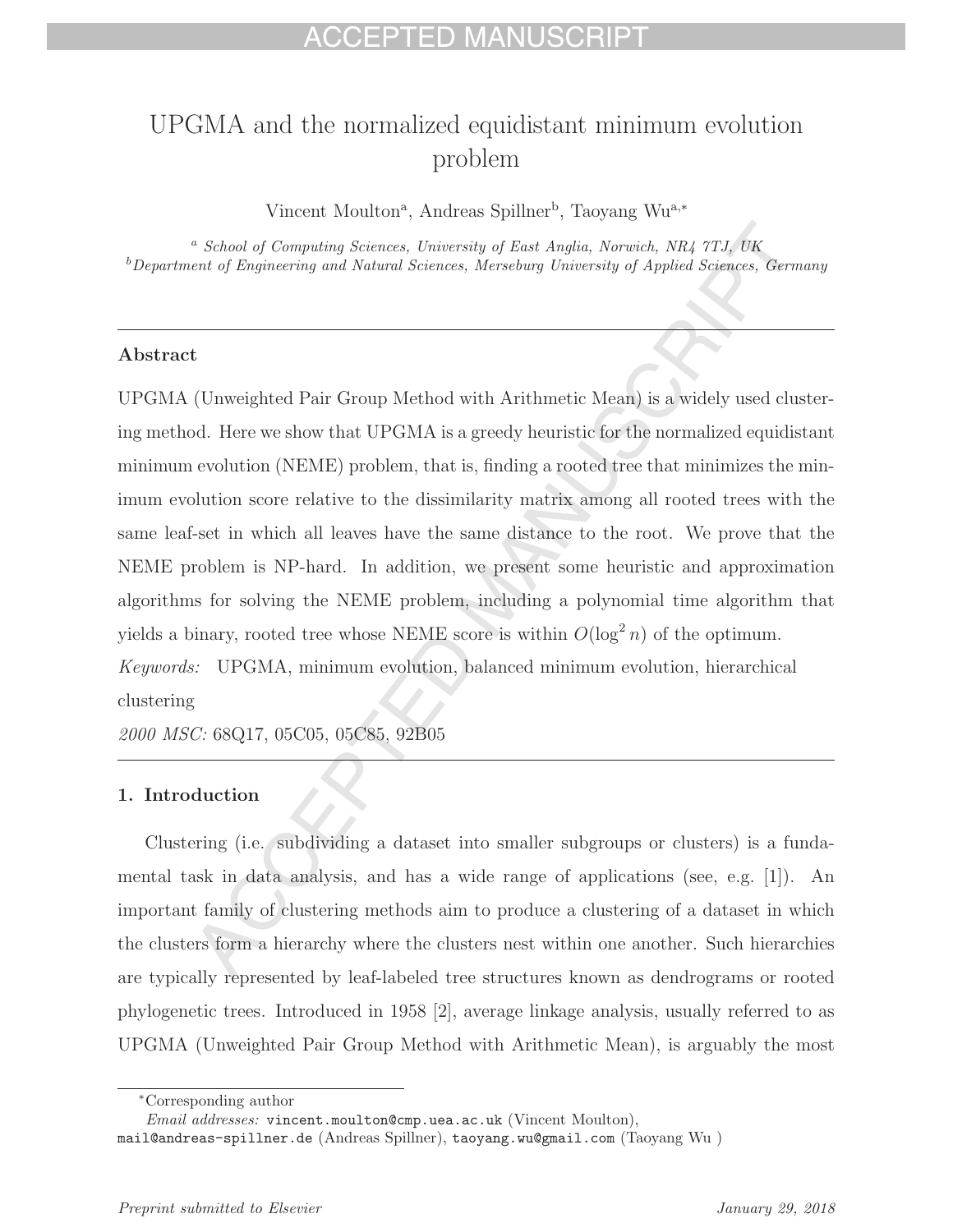## CEPTED MANUSCI

popular hierarchical clustering algorithm in use to date, and remains widely cited<sup>1</sup> and extremely popular (see, e.g. [3]). This is probably because UPGMA is conceptually easy to understand and fast in practice, an important consideration as big data sets are becoming the norm in many areas. UPGMA is commonly used in phylogenetics and taxonomy to build evolutionary trees  $\left[4, \text{ Chapter 11}\right]$  as well as in related areas such as ecology  $\left[5\right]$ and metagenomics [6]. In addition, it is used as a general hierarchical clustering tool in bioinformatics and other areas including data mining and pattern recognition [7, Chapter 2].

UPGMA is a text-book algorithm that belongs to the family of agglomerative clustering methods that share the following common bottom-up scheme (cf. e.g. [4, p.162]). They take as input a dissimilarity D on a set X, i.e. a real-valued, symmetric map on  $X \times X$ which vanishes on the diagonal, and build a collection of clusters or subsets of X which correspond to a rooted tree with leaf-set  $X$ . To do this, at each step two clusters with the minimum inter-cluster dissimilarity are combined to create a new cluster, starting with the collection of clusters consisting of singleton subsets of  $X$ , and finishing when the cluster  $X$  is obtained. Different formulations of the inter-cluster dissimilarity, which specifies the dissimilarity of sets as a function of the dissimilarities observed on the members of the sets, lead to different heuristic criteria of the agglomerative methods. UPGMA, as the name average linkage analysis suggests, uses the mean dissimilarity across all pairs of elements that are contained within the two clusters. Formally, two clusters  $A, B \subseteq X$  are selected for merging at each iteration step of UPGMA if the average

$$
\frac{1}{|A||B|} \sum_{a \in A, b \in B} D(a, b)
$$

is minimized over all possible pairs of clusters. Since the arithmetic mean is used, UPGMA is often more stable than linkage methods in which only a subset of the elements within the clusters are used (e.g. the single-linkage method).

UPGMA is commonly thought of as a method that greedily constructs a rooted phylogenetic tree that is closest to the input dissimilarity matrix in the least squares sense [8]. However, it is not guaranteed to do so, although it often does quite well in practice [4,

<sup>&</sup>lt;sup>1</sup> According to Google Scholar, the method has been cited over 17,200 times during the period between 2011 and 2015.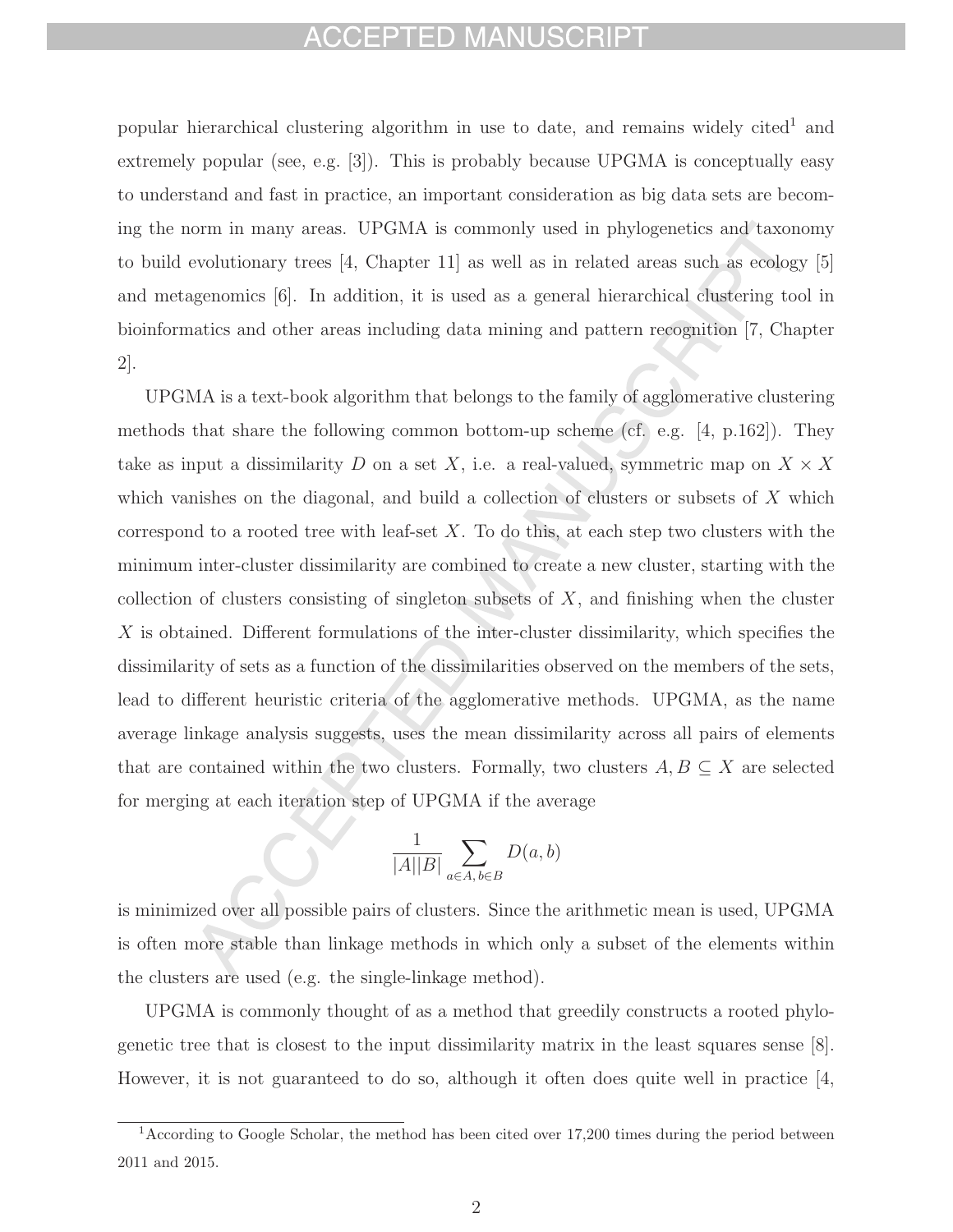## CEPTED MANUSCRIPT

p.162]. In [9] it was shown that the related Neighbor-Joining [10] method for constructing unrooted phylogenetic trees from dissimilarity matrices can be thought of as a greedy heuristic that minimizes the so-called *balanced minimum evolution* score. Here we shall observe that (see Section 3), in a similar way, UPGMA is a greedy heuristic for computing a rooted phylogenetic tree that minimizes the so-called minimum evolution score [11] over all rooted phylogenetic trees on the same fixed leaf-set in which all leaves have the same distance in the tree to the root. We refer to this optimization problem as the normalized equidistant minimum evolution (NEME) problem, and expect that a better understanding of this problem will provide further insights into the behavior of the UPGMA algorithm.

Theoretical properties of discrete optimization problems arising in the construction of evolutionary trees have been studied for many years (for some earlier work see, e.g. [12, 13, 14]). Among these, the problems falling under the name of minimum evolution alone form a quite diverse family (see, e.g. [15]), in which the so-called balanced minimum evolution problem [16] is a particularly well-studied member. For this problem it was recently shown in [17] that for general  $n \times n$ -input dissimilarity matrices there exists a constant  $c > 1$  such that no polynomial time algorithm can achieve an approximation factor of  $c^n$  unless P equals NP. We note that this hardness result does not rely on the often imposed restriction (see, e.g.  $[18, 13]$ ) that the edge lengths of the constructed tree must be integers. Moreover, in contrast to general input dissimilarity matrices, for inputs that are metrics (i.e. matrices that also satisfy the triangle inequality) a polynomial time algorithm with an approximation factor of 2 is presented in [17]. Interestingly, the proof of this approximation factor uses the fact that the balanced minimum evolution score of an unrooted tree can be interpreted as being the average length of a spanning cycle compatible with the structure of the tree [19].

Another recent, related direction of work considers the algebraic structure of the space of rooted phylogenetic trees induced by the UPGMA method (see, e.g. [8, 20]). This algebraic structure is tightly linked with the property of consistency of a tree construction method, that is, those conditions under which the method is able to reconstruct a tree that has been used to generate the input dissimilarity matrix (see, e.g. [21]). In the context of our work, we are particularly interested in the consistency of methods that perform a local search of the space of all rooted phylogenetic trees on a fixed set of leaves (see, e.g. [16]).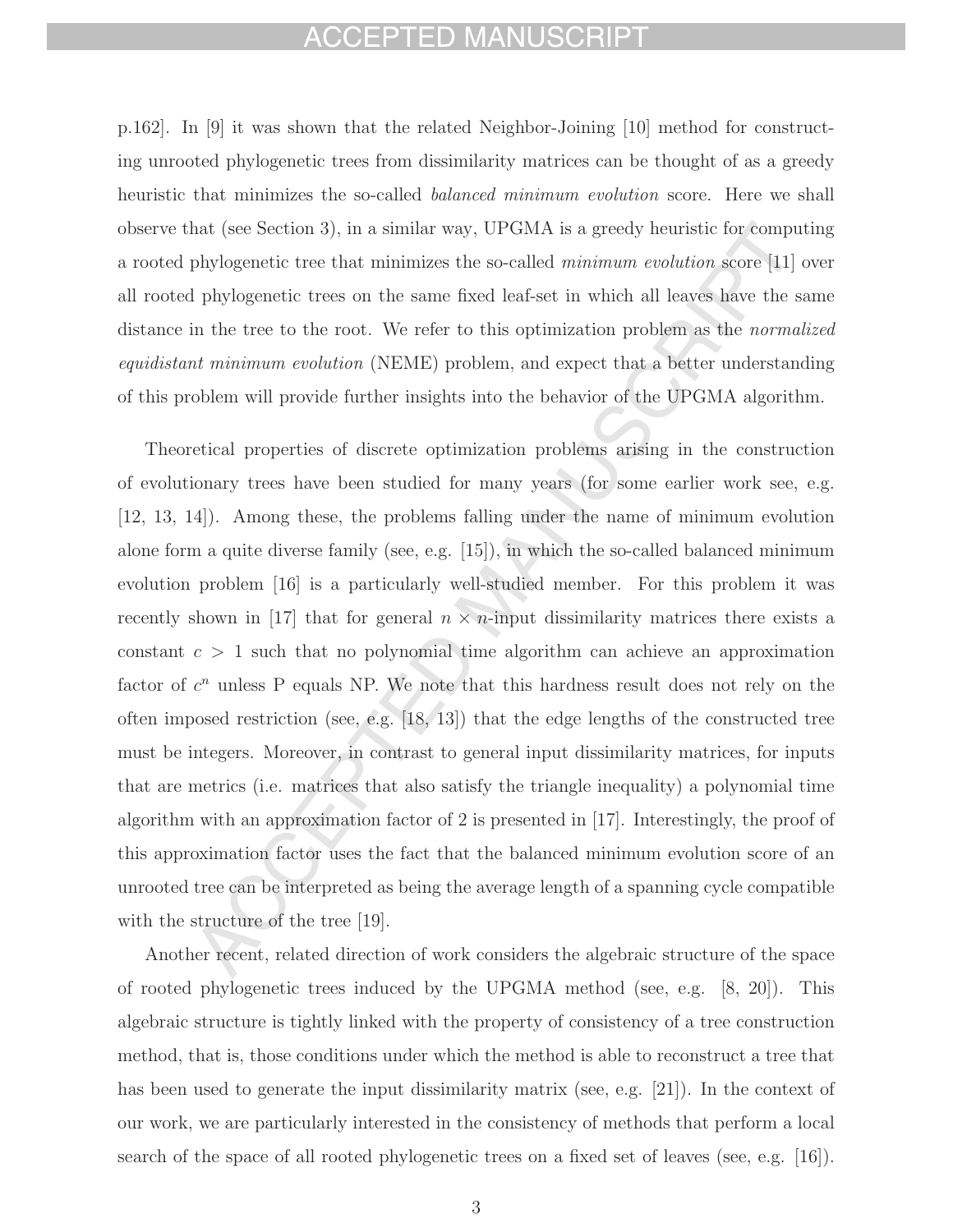## FPTED MANUSCRIPT

Again, balanced minimum evolution is the variant of minimum evolution for which some consistency results of this type are known [22, 23].

After presenting some preliminaries in the next section, in Section 3 we begin by giving an explicit formula of the minimum evolution score of a rooted tree  $T$  as a linear combination of the input dissimilarities. This formula allows us to interpret the minimum evolution score of T in terms of the average length of a minimum spanning tree compatible with the set of clusters induced by T.

Using this observation, we explain how UPGMA can be regarded as a greedy heuristic for the NEME problem for binary rooted trees. In addition, we show that there are rooted phylogenetic trees with  $n$  leaves on which some input dissimilarity matrix has an optimal least squares fit while the NEME score of that tree for the same dissimilarity matrix is worse than the minimum NEME score by a factor in  $\Omega(n^2)$ . This highlights the fact that the NEME problem and searching for trees with minimum least squares fit are quite distinct problems.

Next, in Section 4, we explore solving the NEME problem by performing a local search of the space of binary rooted phylogenetic trees using so-called rooted nearest neighbor interchanges as the moves in the local search. We show that this approach is consistent. More specifically, for any input dissimilarity matrix that can be perfectly represented by a unique binary rooted phylogenetic tree with all leaves having the same distance from the root, we prove that the local search will arrive at this tree after a finite number of moves.

In Section 5 we show that the NEME problem is NP-hard even for  $n \times n$  input distance matrices that satisfy the triangle inequality and only take on  $O(\log n)$  different values. In light of this fact, in Section 6 we consider some approximation algorithms for solving the NEME problem. More specifically, we first show that the tree produced by UPGMA can have a score that is worse than the minimum score by a factor in  $\Omega(n)$ . Then, for dissimilarity matrices that satisfy the triangle inequality, we present a polynomial time algorithm that yields a binary rooted phylogenetic tree whose NEME score is within  $O(\log^2 n)$  of the optimum. We conclude in Section 7 by mentioning two possible directions for future work.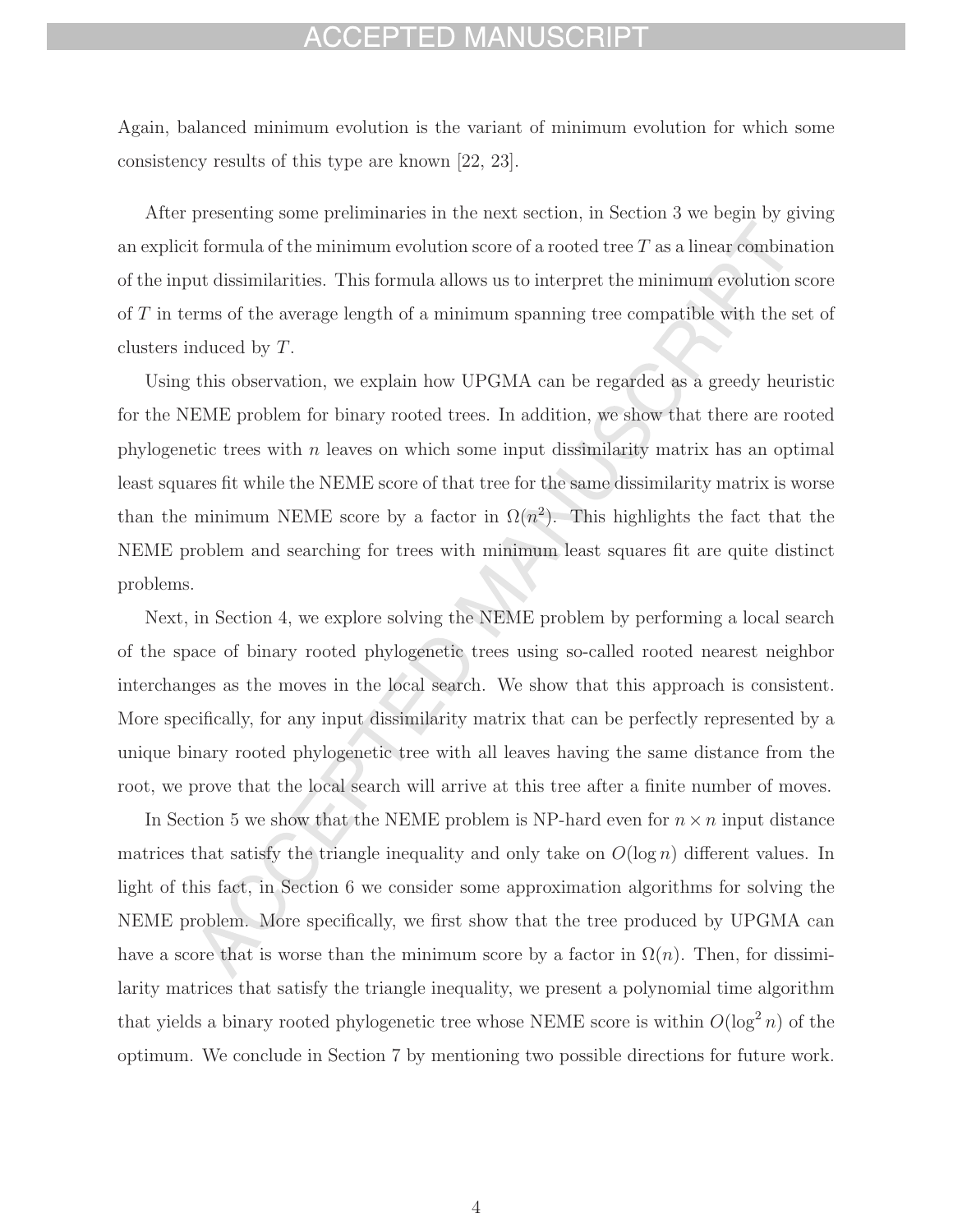## FPTED MA

### **2. Preliminaries**

In this section we give a formal definition of the NEME problem and introduce some of the notation and terminology that will be used throughout this paper.

Let X be a finite non-empty set. A *dissimilarity* on X is a symmetric map  $D: X \times X \rightarrow$ R with  $D(x, x) = 0$  for all  $x \in X$ . In this paper, a *rooted phylogenetic tree* on X is a rooted tree  $T = (V, E, \rho)$  with (i) root  $\rho$  of degree 1, (ii) leaf set X and (iii) every vertex not in  $X \cup {\rho}$  having degree at least 3. Note that even though we require the root to have degree 1, we do not consider it a leaf of the tree. A normalized equidistant edge weighting (NEEW) of a rooted phylogenetic tree  $T = (V, E, \rho)$  on X is a map  $\omega : E \to \mathbb{R}$  such that the total weight of the edges on the path from  $\rho$  to x is 0 for all  $x \in X$ . More generally, for all  $u, v \in V$ , we denote the total weight of the edges on the path between vertices u and v by  $\ell_{(T,\omega)}(u,v)$ . The *height*  $h_{(T,\omega)}(v)$  of any vertex  $v \in V$  is defined as  $\ell_{(T,\omega)}(v,x)$  for any leaf x in the subtree of T rooted at v. The length  $\ell_{\omega}(T)$  of T under the edge weighting  $\omega$ is  $\sum_{e \in E} \omega(e)$ , that is, the total weight of all edges of T.

Note that the length of any rooted phylogenetic tree  $T = (V, E, \rho)$  on X with a normalized equidistant edge weighting  $\omega$  can also be expressed as follows:

$$
\ell_{\omega}(T) = \sum_{v \in (V - (X \cup \{\rho\}))} (deg(v) - 2) \cdot h_{(T,\omega)}(v),\tag{1}
$$

where  $deg(v)$  denotes the degree of vertex v in T. Note that the restriction of  $\ell_{(T,\omega)}$  to  $X \times X$  yields a dissimilarity  $D_{(T,\omega)}$  on X. Moreover, this dissimilarity is an *ultrametric*, that is,  $D_{(T,\omega)}(x,z) \leq \max\{D_{(T,\omega)}(x,y), D_{(T,\omega)}(y,z)\}\$  holds for all  $x, y, z \in X$ , if and only if the edge weighting  $\omega$  assigns a non-negative real number to each edge not adjacent to a vertex in  $X \cup \{\rho\}$ . We call any such edge weighting *interior positive*.

Let D be a dissimilarity on X and  $T = (V, E, \rho)$  a rooted phylogenetic tree on X. For any vertex  $v \in V$  let  $ch(v)$  denote the set of *children* of v, that is, the set of vertices u that are adjacent to v and for which v lies on the path from u to  $\rho$ . Moreover, we refer to v as the parent of the vertices  $u \in ch(v)$  and we denote by  $C(v)$  the *cluster* of elements in X induced by v, that is, the set of those leaves x of T for which the path from x to  $\rho$  contains v. In [24] it is shown that, for any dissimilarity  $D$  and any rooted phylogenetic tree  $T$  on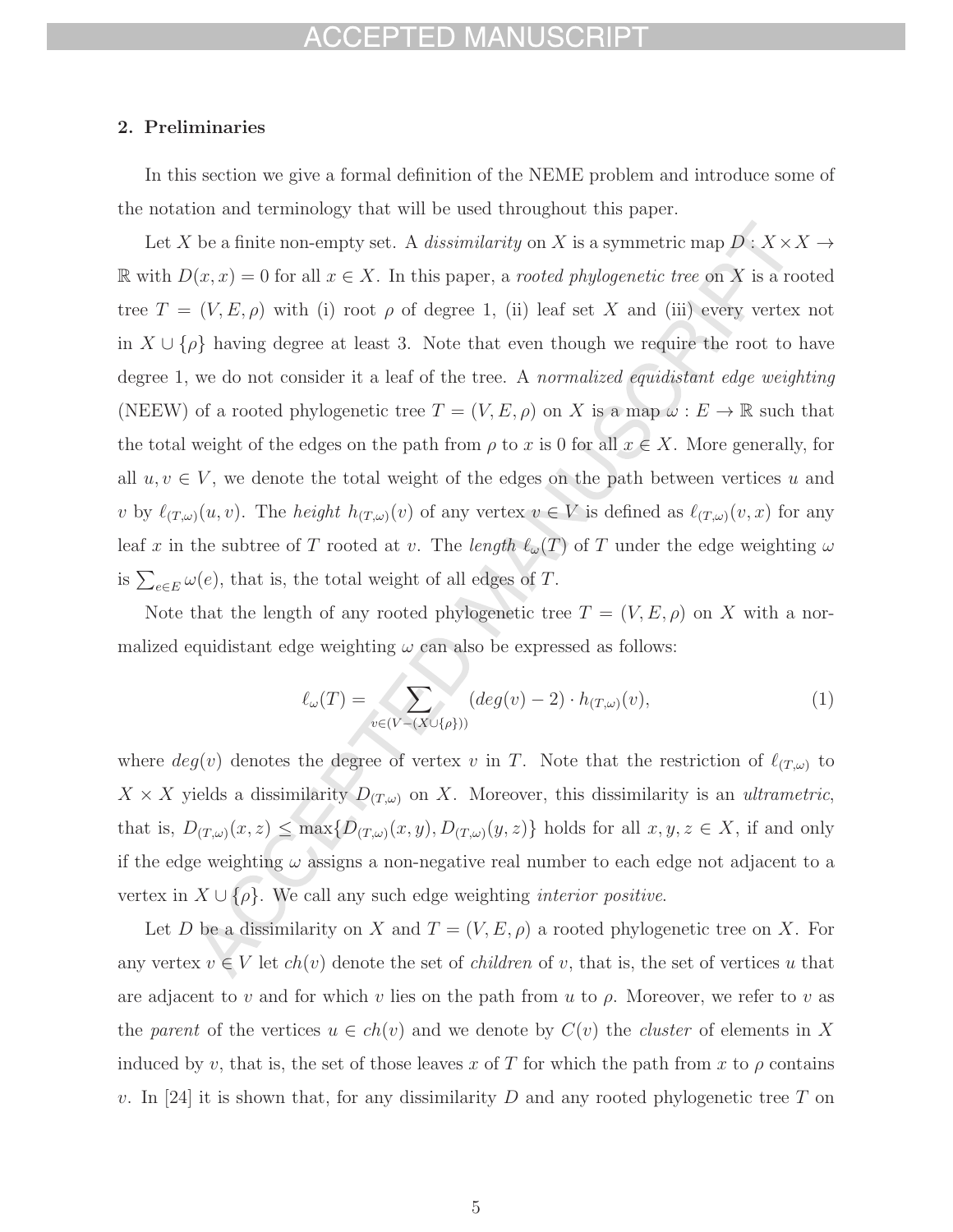X, there is a unique normalized equidistant edge weighting  $\omega = \omega_{(D,T)}$  with

$$
\Delta(D, D_{(T,\omega)}) = \sum_{\{x,y\} \in \binom{X}{2}} \left(D(x,y) - D_{(T,\omega)}(x,y)\right)^2
$$

minimum, where  $\binom{X}{2}$ ) denotes the set of 2-element subsets of  $X$ . More precisely, using the notation  $\ell_{(T,\omega)}(.,.)$  introduced above to represent the relevant sums of edge weights, this edge weighting  $\omega$  is the unique solution of the system of linear equations

$$
\ell_{(T,\omega)}(v,y) = \frac{1}{2\sum_{\{u,u'\}\in \binom{ch(v)}{2}} |C(u)| \cdot |C(u')|} \sum_{\{u,u'\}\in \binom{ch(v)}{2}} \sum_{\substack{x \in C(u) \\ x' \in C(u')}} D(x,x'), \tag{2}
$$

for all  $v \in V - (X \cup \{\rho\})$ , and  $\ell_{(T,\omega)}(v, y) = 0$ , for all  $v \in X \cup \{\rho\}$ ,  $y \in C(v)$ . Note that this is the analogue to Vach's theorem for unrooted trees [25]. For later use, we put  $\Delta(D, D_{(T,\omega_{(D,T)})}) = \Delta(D, T).$ 

Now, the normalized equidistant minimum evolution score of a rooted phylogenetic tree T on X with respect to a dissimilarity D on X is formally defined as

$$
\sigma_D(T) = \ell_{\omega_{(D,T)}}(T),
$$

that is, the length of T under the edge weighting  $\omega_{(D,T)}$ . The NEME problem is to compute, for an input dissimilarity  $D$  on  $X$ , a rooted phylogenetic tree on  $X$  with minimum NEME score. Formally, it can be stated as below.

**Problem** NEME Problem

**Instance:** A distance matrix  $D$  on a finite set  $X$  and a number  $p$ .

**Question:** Does there exist a rooted phylogenetic tree T on X such that  $\sigma_D(T) \leq p$  holds.

### **3. UPGMA and the NEME problem**

We begin this section by explaining how the UPGMA algorithm can be reinterpreted as a greedy approach to solving the NEME problem for binary rooted trees. First note that it follows directly from Equations (1) and (2) that the NEME score of a rooted phylogenetic tree  $T = (V, E, \rho)$  can be written as the following linear combination of the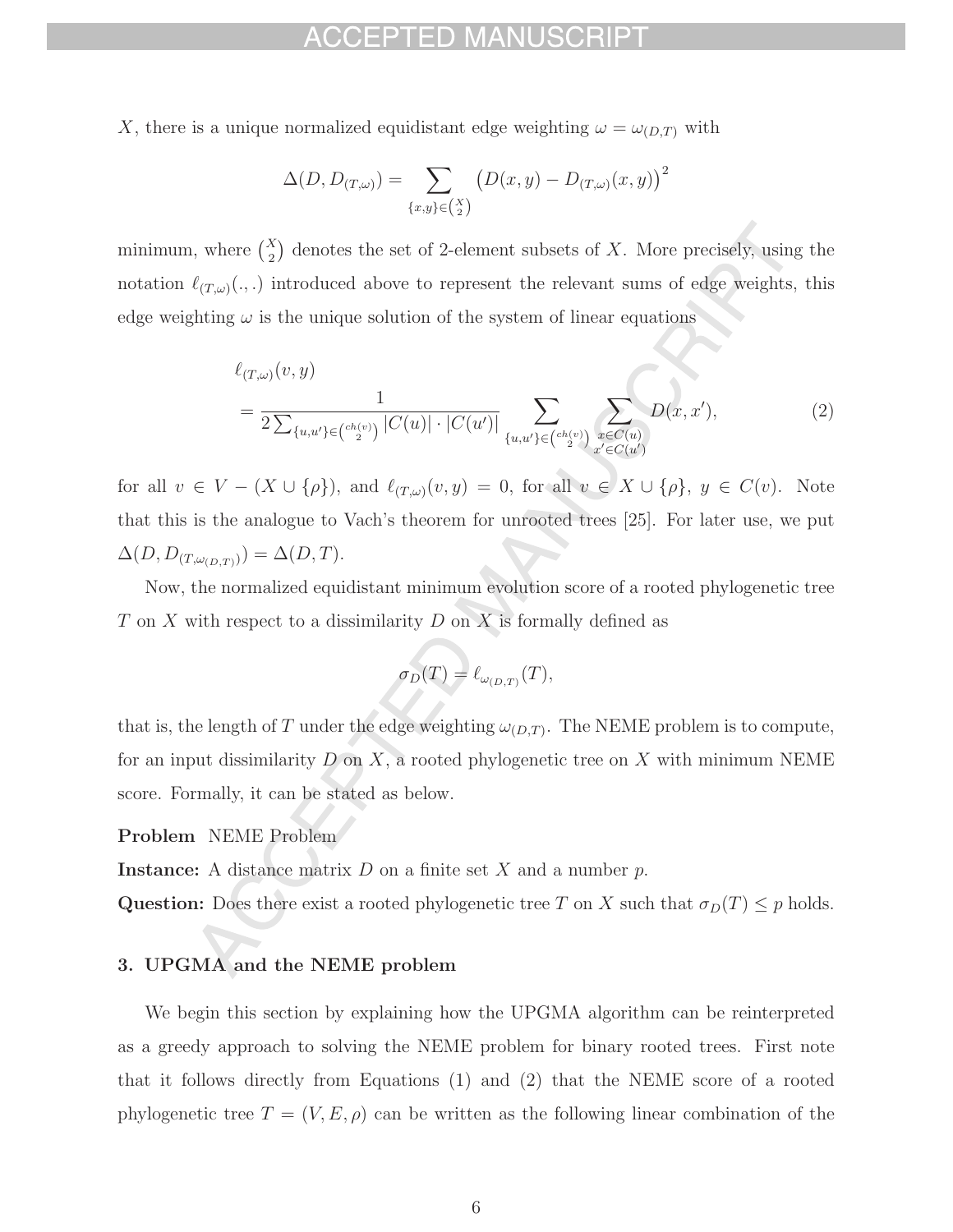given dissimilarity values:

$$
\sigma_D(T) = \sum_{\{x,y\} \in {X \choose 2}} \alpha_{\{x,y\}}^T \cdot D(x,y) \quad \text{with}
$$
\n
$$
\alpha_{\{x,y\}}^T = \frac{\deg(lca(x,y)) - 2}{2 \sum_{\{u,u'\} \in {c^{h(lca(x,y))} \choose 2}} |C(u)| \cdot |C(u')|},
$$
\n(3)

where  $lca(u, v)$  is the lowest common ancestor in T for any two vertices  $u, v \in V$ . In particular, in case T is a *binary* tree, that is, every vertex not in  $X \cup {\rho}$  has degree precisely 3, we obtain, for any  $\{x, y\} \in {X \choose 2}$ the coefficient

$$
\alpha_{\{x,y\}}^T = \frac{1}{2 \prod_{u \in ch(lca(x,y))} |C(u)|}.
$$
\n(4)

As an immediate consequence of (3) we obtain that the score  $\sigma_D(T)$  is linear in D, that is, when D can be written as  $D = \lambda_1 \cdot D_1 + \lambda_2 \cdot D_2$  for non-negative real numbers  $\lambda_i$  and dissimilarities  $D_i$ ,  $i \in \{1, 2\}$ , then

$$
\sigma_D(T) = \lambda_1 \cdot \sigma_{D_1}(T) + \lambda_2 \cdot \sigma_{D_2}(T) \tag{5}
$$

To link the Formula (3) with the UPGMA algorithm, recall that this algorithm constructs from a given dissimilarity  $D$  on  $X$  a binary rooted phylogenetic tree  $T=(V,E,\rho)$ on X by generating the list of clusters associated to the vertices of  $T$ . It starts with the singleton clusters associated to the leaves of  $T$ . Then, in each iteration of the algorithm it considers the partition  $C = \{C_1, C_2, \ldots, C_m\}$  of X into  $m \geq 2$  clusters associated to those vertices of  $T$  generated by the algorithm so far whose parents in  $T$  have not been generated yet. UPGMA then selects a pair of two distinct clusters  $A, B \in \mathcal{C}$  that minimizes

$$
\frac{1}{|A||B|} \sum_{a \in A, b \in B} D(a, b),
$$

generates the vertex v of T with  $C(v) = A \cup B$  and then considers in the next iteration the partition  $(C - \{A, B\}) \cup \{A \cup B\}.$ 

Next note that fixing, for every  $v \in (V - (X \cup \{\rho\}))$ , an arbitrary ordering of the two children  $u_1$  and  $u_2$  of v and putting  $A(v) = C(u_1)$  and  $B(v) = C(u_2)$ , we can rewrite Formula  $(3)$  for the binary rooted phylogenetic tree T generated by UPGMA as

$$
\sigma_D(T) = \frac{1}{2} \sum_{v \in (V - (X \cup \{\rho\}))} \left[ \frac{1}{|A(v)| \cdot |B(v)|} \sum_{a \in A(v), b \in B(v)} D(a, b) \right]. \tag{6}
$$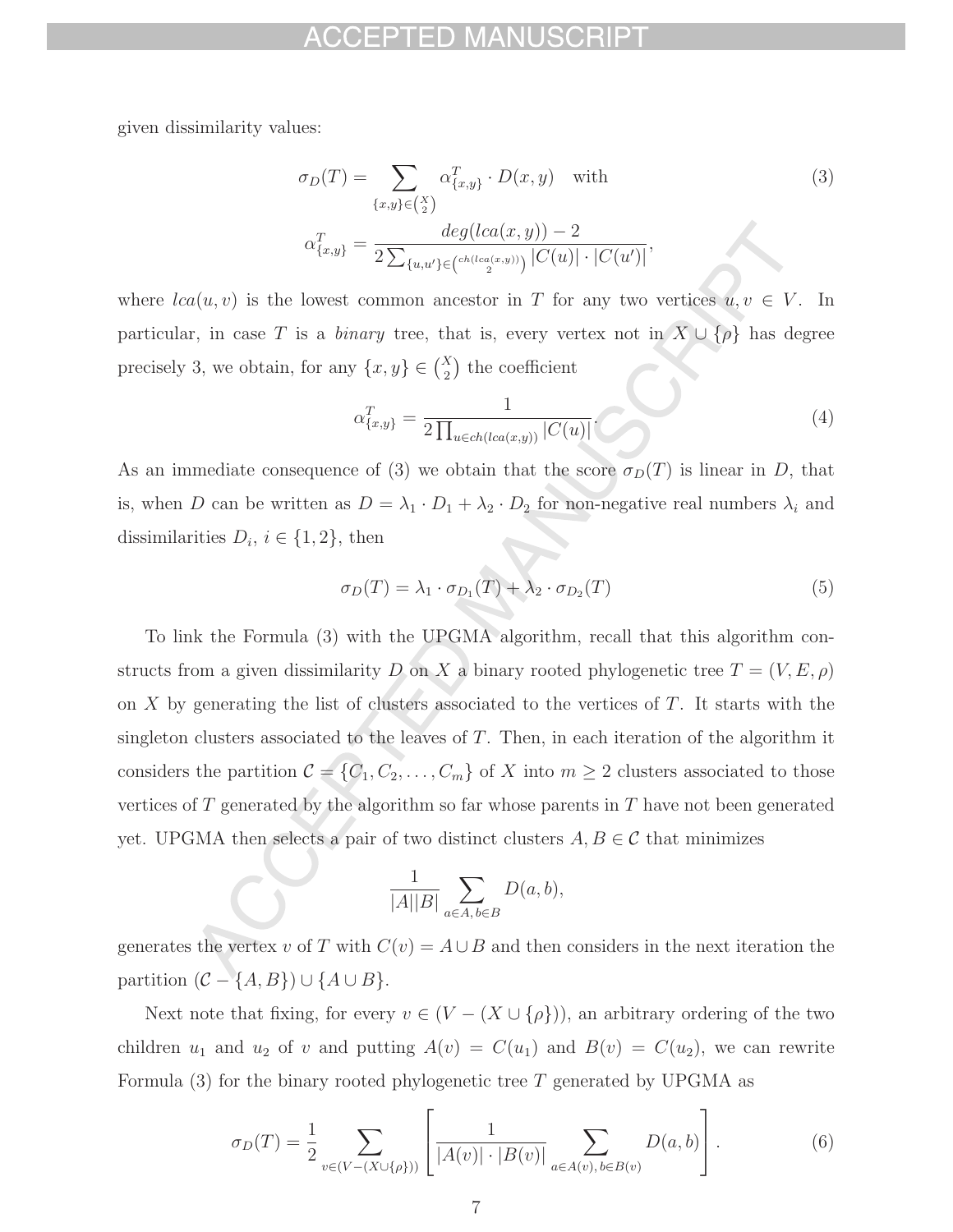## EPTED MAN

This suggests the following interpretion: In each iteration UPGMA greedily pairs two clusters so as to minimize the contribution to the score  $\sigma_D(T)$  by the vertex v generated during that iteration.

Interestingly, the coefficients in (4) suggest the following alternative interpretation of the NEME score of a binary rooted phylogenetic tree  $T = (V, E, \rho)$ : Consider the complete graph G with vertex set X. Each edge  $\{x, y\}$  of G is weighted with the value  $D(x, y)$ . We construct a random subgraph of G as follows. For each vertex  $v \in V - (X \cup \{\rho\})$  select a random edge that has precisely one end point in each cluster associated with the two children of v. Let H denote the resulting subgraph of G. It is easy to see that H is always a spanning tree of G. Thus, in case T is binary,  $\sigma_D(T)$  can be interpreted as half the average length of a random spanning tree H of G that is compatible with the clusters of T. Based on (3), this interpretation can be extended to the non-binary case where, instead of a spanning tree, a random spanning forest in G with  $|X| - 1$  edges, some of which selected more than once, arises.

Next we present a technical lemma summarizing some simple observations about the NEME score that will be used later. Let  $\mathbb{R}_X$  denote the set of all rooted phylogenetic trees on X. In addition let  $\mathbf{BR}_X$  denote the subset of those trees in  $\mathbf{R}_X$  that are binary.

**Lemma 1.** Let D be a non-negative dissimilarity on a finite set X with  $|X| = n \geq 2$ . Then, for all  $T \in \mathbf{R}_X$ , we have:

(i)

$$
\sum_{\{x,y\} \in {X \choose 2}} \alpha_{\{x,y\}}^T = \frac{1}{2}(n-1),
$$

(ii)

$$
\frac{2}{n^2} \le \min\{\alpha_{\{x,y\}}^T : \{x,y\} \in \binom{X}{2}\} \le \max\{\alpha_{\{x,y\}}^T : \{x,y\} \in \binom{X}{2}\} \le \frac{1}{2},
$$

(iii)

$$
\sigma_D(T) \le \frac{n^2}{4} \min\{\sigma_D(T'): T' \in \mathbf{R}_X\}.
$$

*Proof.* (i): We use induction on n. For  $n = 2$  the equality clearly holds. Next assume  $n \geq 3$  and consider any  $T \in \mathbf{R}_X$ . Let u be the single child of  $\rho$ . Put  $k = deg(u) - 1$  and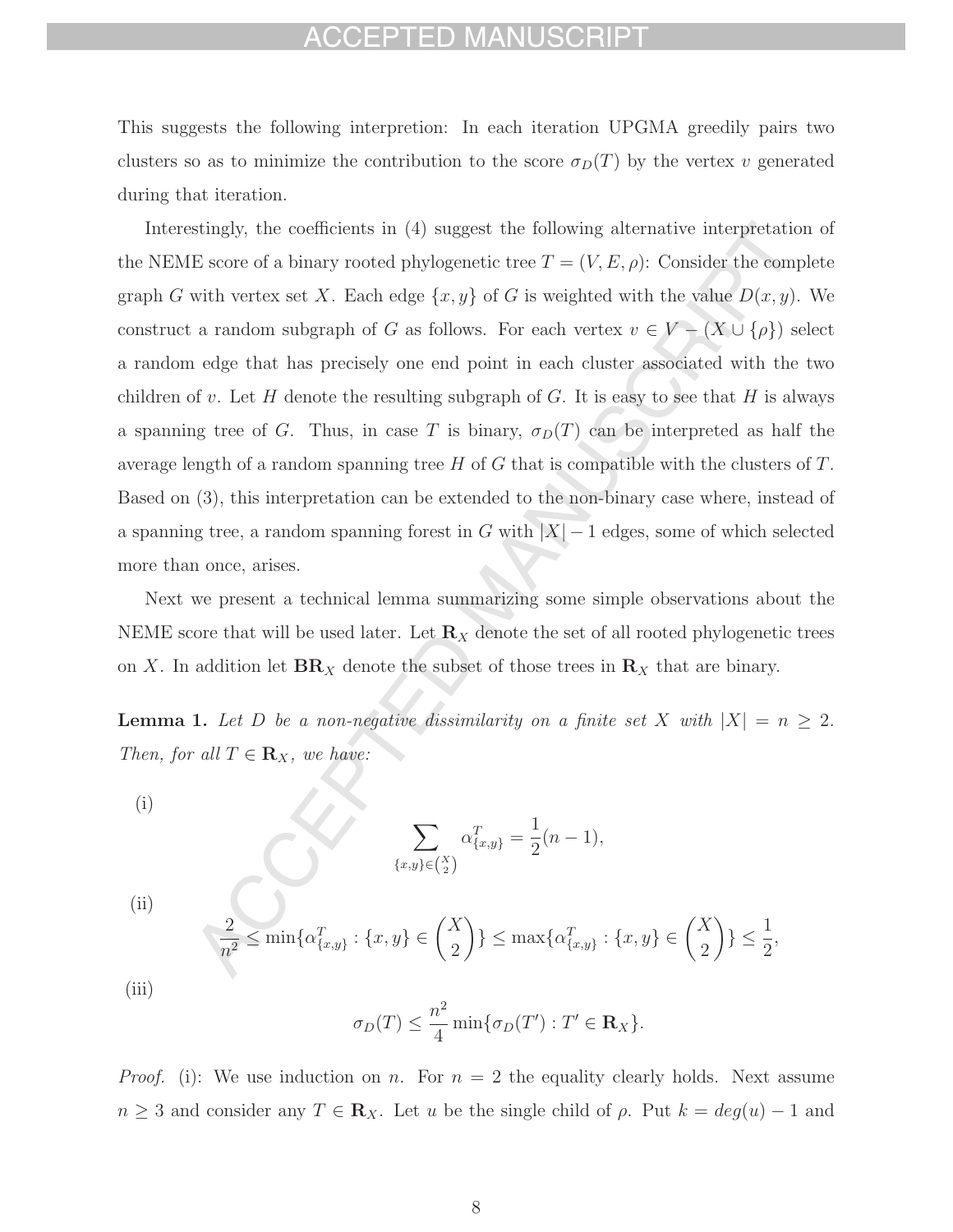let  $v_1, v_2, \ldots, v_k$  denote the children of u. Then we have, by induction,

$$
\sum_{\{x,y\}\in\binom{X}{2}} \alpha_{\{x,y\}}^T = \left[\sum_{i=1}^k \sum_{\{x,y\}\in\binom{C(v_i)}{2}} \alpha_{\{x,y\}}^T\right] + \left[\sum_{\{x,y\}\in\binom{X}{2}} \alpha_{\{x,y\}}^T\right]
$$

$$
= \left[\sum_{i=1}^k \frac{1}{2}(|C(v_i)| - 1)\right] + \frac{k-1}{2} = \frac{1}{2}(n-1),
$$

as required.

(ii): Consider any  $T \in \mathbf{R}_X$ . The inequality  $\max\{\alpha_{\{x,y\}}^T : \{x,y\} \in \binom{X}{2}\} \le \frac{1}{2}$  follows immediately from the definition of the coefficients  $\alpha_{\{x,y\}}^T$ . And the inequality  $\frac{2}{n^2} \le \min\{\alpha_{\{x,y\}}^T\}$ :  ${x, y} \in {X \choose 2}$ )} follows from the fact that, for any integer  $k \geq 2$ , the function

$$
f: \mathbb{R}^k \to \mathbb{R}: (z_1, z_2, \dots, z_k) \mapsto \sum_{1 \leq i < j \leq k} z_i z_j
$$

attains its maximum among all non-negative  $(z_1, z_2, ..., z_k) \in \mathbb{R}^k$  with  $\sum_{i=1}^k z_i = 1$  at  $z_1 = z_2 = \cdots = z_k = \frac{1}{k}$ . Hence, for any  $\{x, y\} \in \binom{X}{2}$  with  $deg(lca(x, y)) - 1 = k$  and  $|C(lca(x, y))| = m$ , we have  $\alpha_{\{x, y\}}^T \ge \frac{k}{m^2}$ .

(iii): This is an immediate consequence of  $(ii)$ :

$$
\sigma_D(T) \le \sum_{\{x,y\} \in \binom{X}{2}} \frac{1}{2} D(x,y)
$$
  
= 
$$
\frac{n^2}{4} \left[ \sum_{\{x,y\} \in \binom{X}{2}} \frac{2}{n^2} D(x,y) \right] \le \frac{n^2}{4} \min{\{\sigma_D(T') : T' \in \mathbf{R}_X\}}.
$$

We end this section presenting a family of dissimilarities  $D$  for which the closest rooted equidistant tree T in the least squares sense (i.e. the tree with  $\Delta(D,T)$  minimum) has an NEME score that is worse than the minimum NEME score by a quadratic factor. This illustrates, as mentioned in the introduction, that the NEME problem is quite different from the problem of finding a closest rooted tree.

**Lemma 2.** There exist dissimilarities D on a set X with n elements for which there exists a rooted phylogenetic tree T on X together with a normalized equidistant edge weighting  $\omega$ with  $D(x, y) = D_{(T, \omega)}$  for all  $x, y \in X$  but

$$
\sigma_D(T) \ge \frac{n^2}{4} \min\{\sigma_D(T') : T' \in \mathbf{R}_X\}
$$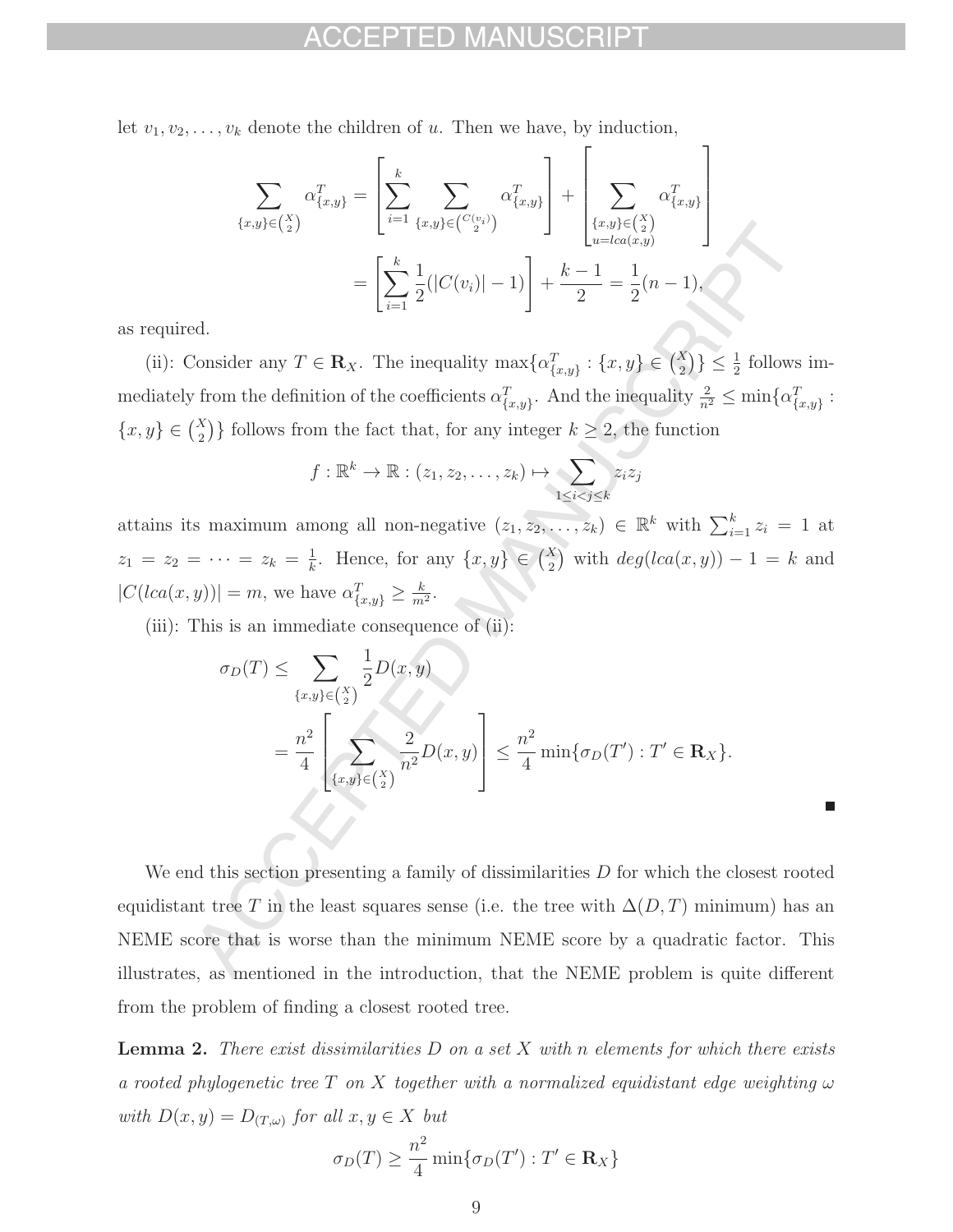

Figure 1: Examples of rooted phylogenetic trees considered in the proof of Lemma 2. For the dissimilarity  $D = D_{(T,\omega)}$  induced by the rooted phylogenetic tree in (a) we have  $\sigma_D(T)=4s$ . For the tree T' in (b) we obtain  $\sigma_D(T') = \frac{s}{4}$ .

*Proof.* Assume  $X = \{1, 2, ..., n\}$  with  $n = 2^k$  for some integer  $k \geq 1$ . Define the dissimilarity D on X by putting  $D(i, i + 1) = 2s$  for all odd  $i \in X$ , where  $s > 0$  is a real number, and  $D(x, y) = 0$  for all other  $x, y \in X$ . Note that in any rooted phylogenetic tree T on X for which  $D = D_{(T,\omega)}$  holds with  $\omega = \omega_{(D,T)}$  each pair  $\{i, i+1\}$ , i odd, must form a cherry (cf. Figure 1(a)). Moreover, for any such tree T we have  $\sigma_D(T) = \frac{n}{2} s$ . In contrast, in any tree T' with minimum NEME score for D the vertex  $lca(i, i + 1)$  must be the single child of the root for all odd  $i \in X$  (cf. Figure 1(b)). This implies  $\sigma_D(T') = \frac{2}{n}s$ .

### **4. Searching tree space for an optimal NEME tree**

In this section we shall first establish that performing a local search on the space  $BR_X$ for trees with minimum NEME score is a *consistent* approach, that is, if the input dissimilarity D can be represented by a binary rooted phylogenetic tree with an interior positive normalized equidistant edge weighting then this tree has minimum NEME score and, under some mild technical conditions, the local search will arrive at precisely this tree after a finite number of steps.

Note that consistency is an important property and there are general conditions known that imply consistency for approaches that construct unrooted phylogenetic trees (see e.g. [21, 26]). We first show that for any *generic* ultrametric, that is, a dissimilarity  $D = D(T,\omega)$ where  $T = (V, E, \rho) \in \mathbf{BR}_X$  and  $\omega$  is a normalized equidistant edge weighting for T with  $\omega(e) > 0$  for all edges e not incident to a vertex in  $X \cup \{\rho\}$ , a local search in  $\mathbf{BR}_X$  starting from any  $T' \in BR_X$  using *rooted nearest neighbor interchanges* (rNNI) will terminate in T. For unrooted trees an analogous result is established in  $[22]$  employing, however, a different, less local, tree rearrangement operation than we employ here. Recall that an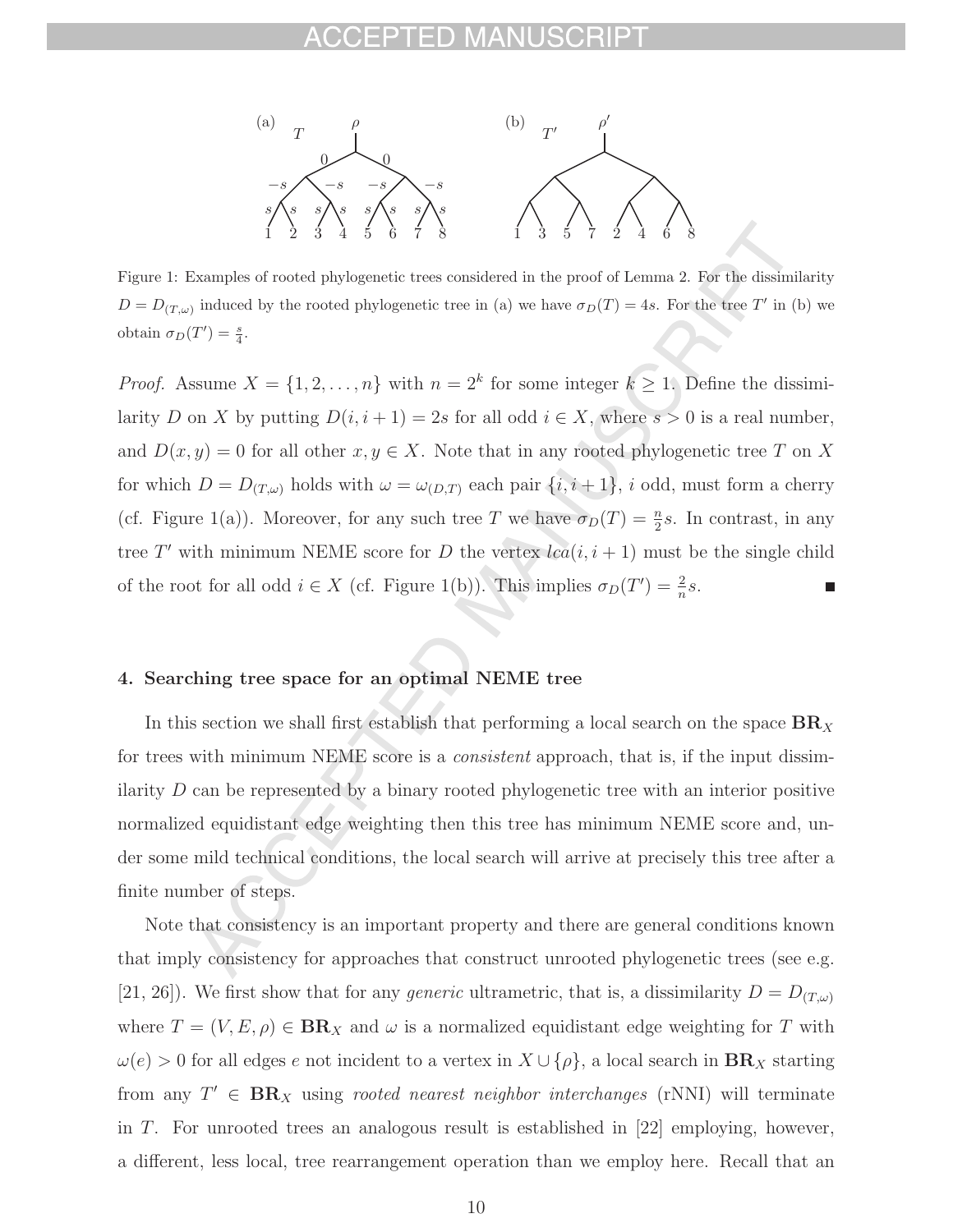

Figure 2: A rooted nearest neighbor interchange prunes a subtree  $T_2$  from one child of v, suppresses the resulting vertex of degree 2 and then grafts  $T_2$  onto the edge incident to the other child of v.

rNNI modifies a rooted phylogenetic tree locally around a vertex  $v$  as depicted in Figure 2. In the following, for any vertex  $v \neq \rho$  of a rooted phylogenetic tree  $T = (V, E, \rho)$  on X, the subtree of T induced by v consists of the parent p of v together with all the vertices u of T for which the path from  $\rho$  to u contains v. Note that such a subtree can be viewed as a phylogenetic tree with root p on the cluster  $C(v)$  of elements in X induced by v.

Note that for a generic ultrametric we require that the edge weighting is on a binary tree and strictly positive on the edges not incident to a vertex in  $X \cup {\rho}$ . This is more restrictive than an interior positive edge weighting which might also assign weight 0 to some edges incident to a vertex in  $X \cup \{\rho\}$ . In the following we will use the well known fact that, for any generic ultrametric D on X, the binary rooted phylogenetic tree  $T \in BR_X$ with  $D = D_{(T,\omega)}$  for the edge weighting  $\omega = \omega_{(D,T)}$  is unique [27, Theorem 7.2.8]. We will say that  $T$  represents  $D$ , for short.

**Lemma 3.** Let D be a generic ultrametric on X and  $T \in BR_X$  the unique binary rooted phylogenetic tree on X that represents D. Then, for any  $T' \in (BR_X - \{T\})$ , there exists an rNNI that changes  $T'$  to  $T'' \in BR_X$  with  $\sigma_D(T') > \sigma_D(T'')$ .

*Proof.* We use induction on  $n = |X|$ . The statement in the lemma clearly holds for  $n \in \{1,2\}$  in view of the fact that  $|\mathbf{BR}_X| = 1$ . So assume  $n \geq 3$  and consider any  $T' \in (\mathbf{BR}_X - \{T\})$ . The situation is depicted in Figure 3(a). Let A and B, respectively, denote the set of leaves in the rooted subtrees  $T_1$  and  $T_2$  of T. Similarly, let A' and B', respectively, denote the set of leaves in the rooted subtrees  $T'_1$  and  $T'_2$  of T'. Note that the restriction  $D_{|Y}$  of D to any non-empty subset  $Y \subseteq X$  is again a generic ultrametric.

First consider the case that  $T'_1$  does not represent  $D_{|A'}$ . Then, by induction, there exists an rNNI in  $T_1'$  that results in a rooted phylogenetic tree  $T_1''$  on A' with strictly smaller NEME score. Hence, applying the same rNNI to T' yields a tree T'' with  $\sigma_D(T') > \sigma_D(T'')$ . The case that  $T_2'$  does not represent  $D_{|B'}$  is completely analogous.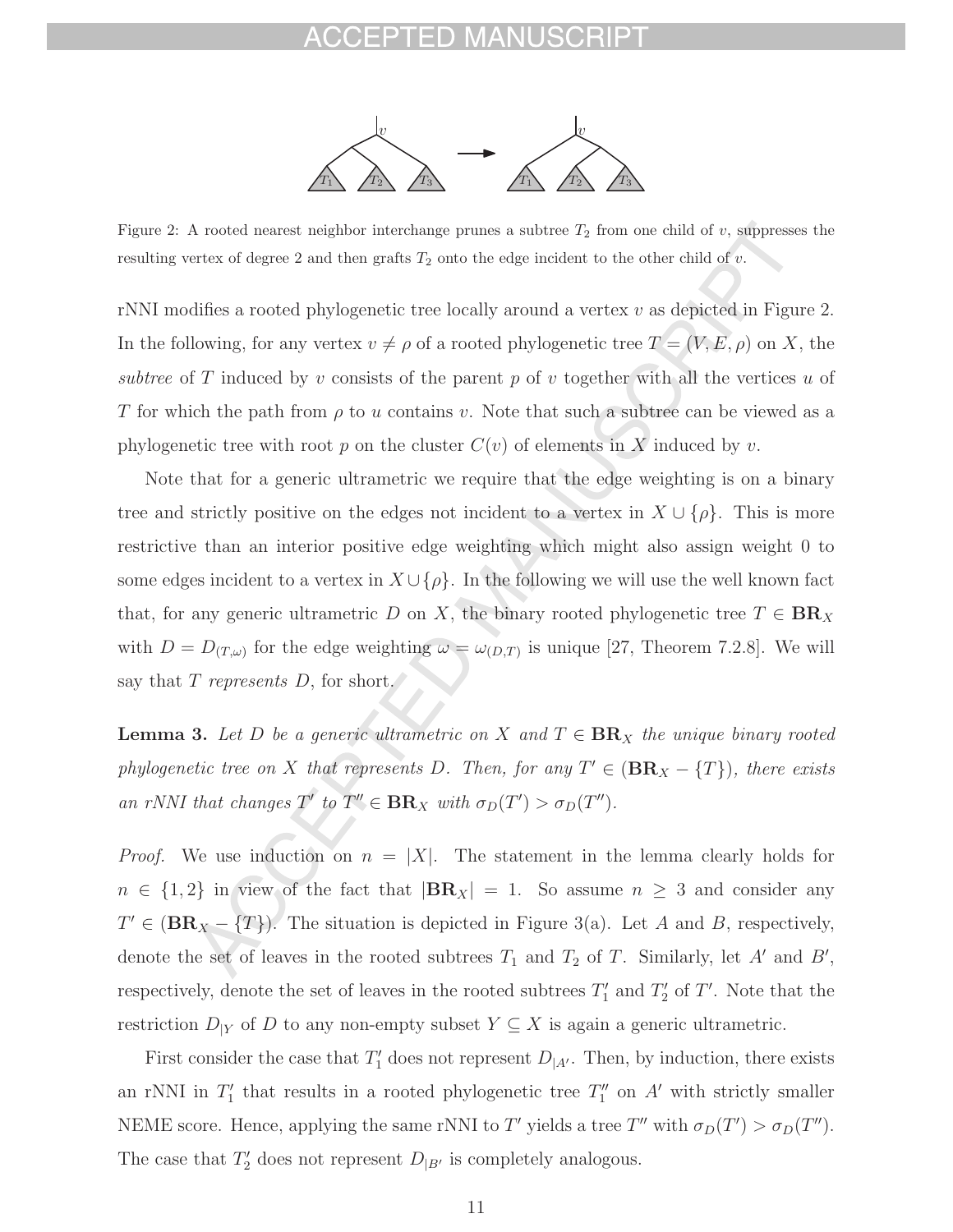

Figure 3: (a) The two trees T and T' considered in the proof of Lemma 3. (b) The detailed structure of  $T'$ in one of the cases considered in the proof. (c) The tree  $T''$  resulting from a suitable rNNI applied to  $T'$ .

It remains to consider the case that  $T_1'$  and  $T_2'$  represent  $D_{|A'}$  and  $D_{|B'}$ , respectively. Then,  $A = A'$  and  $B = B'$  immediately implies  $T_1 = T_1'$  and  $T_2 = T_2'$  and, thus,  $T = T'$ . Otherwise, there exists at least one  $\{x, y\} \in \binom{X}{2}$ ) with  $\{x, y\} \subseteq A$  or  $\{x, y\} \subseteq B$  but  $x \in A'$ and  $y \in B'$ . Thus, swapping the roles of either A and B or A' and B', we can assume without loss of generality that the sets  $A \cap A'$ ,  $A \cap B'$  and  $B \cap B'$  are non-empty. Moreover, the structure of the tree  $T'$  must be as depicted in Figure 3(b) in view of the fact that  $T'_1$  and  $T'_2$  represent  $D_{|A'}$  and  $D_{|B'}$ , respectively, and, therefore, the structure of  $T'_1$  and  $T'_2$ must be isomorphic to the smallest subtree of T containing the vertices in  $A' \cup \{\rho\}$  and  $B' \cup \{\rho\}$  (after suppresing all vertices of degree 2), respectively. Put  $\omega' = \omega_{(D,T')}$ .

First assume that  $B \cap A' \neq \emptyset$ . Put  $n_1 = |A \cap A'|$ ,  $n_2 = |B \cap A'|$ ,  $n_3 = |A \cap B'|$ and  $n_4 = |B \cap B'|$ . Without loss of generality we assume  $n_1 + n_2 > n_4$ . We perform an rNNI pruning and regrafting the subtree with leaf set  $A \cap B'$  to obtain the tree T'' depicted in Figure 3(c). Put  $\omega'' = \omega_{(D,T'')}$ . To show  $\sigma_D(T') > \sigma_D(T'')$  it suffices to show  $h_{(T',\omega')}(u') + h_{(T',\omega')}(w_2') > h_{(T'',\omega'')}(u') + h_{(T'',\omega'')}(v)$ . To establish the latter inequality, recall that  $T$  represents  $D$  and, therefore, we can assume that  $D$  has been scaled so that  $D(a, b) = 1$  for all  $a \in A, b \in B$ . We put

$$
\delta_A = \sum_{\substack{a' \in (A \cap A') \\ b' \in (A \cap B')}} D(a', b') \quad \text{and} \quad \delta_B = \sum_{\substack{a' \in (B \cap A') \\ b' \in (B \cap B')}} D(a', b').
$$

Note that all distances that contribute to  $\delta_A$  and  $\delta_B$  are strictly less than 1, implying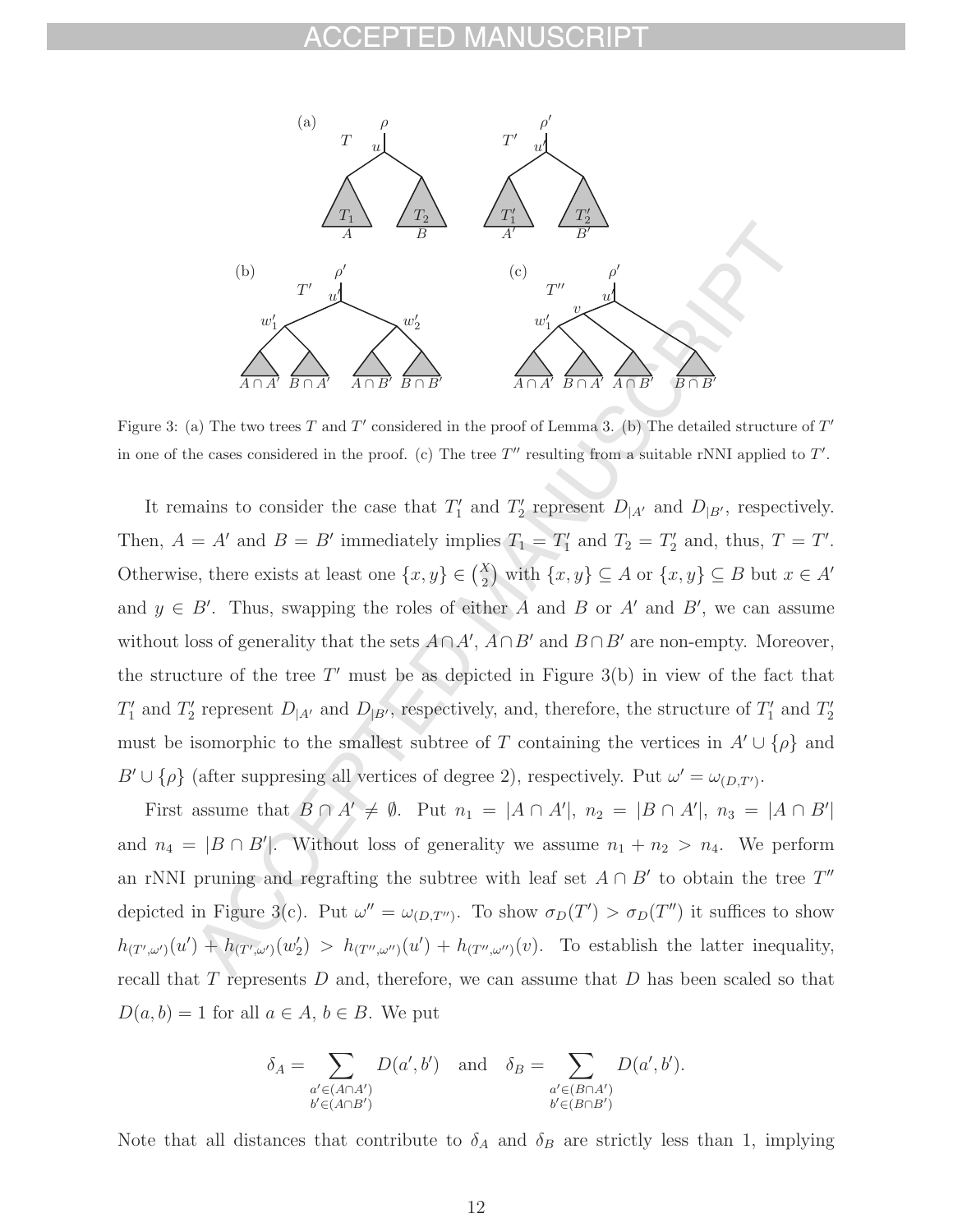$\delta_A < n_1 n_3$  and  $\delta_B < n_2 n_4$ . Using this notation, we obtain

$$
h_{(T',\omega')}(u') + h_{(T',\omega')}(w_2') - h_{(T'',\omega'')}(u') - h_{(T'',\omega'')}(v)
$$
  
=  $\frac{1}{2} + \frac{n_1 n_4 + n_2 n_3}{2(n_1 + n_2)(n_3 + n_4)} - \frac{n_2}{2(n_1 + n_2)} - \frac{n_1 + n_3}{2(n_1 + n_2 + n_3)}$   
+  $\frac{1}{2} \left[ \frac{1}{(n_1 + n_2)(n_3 + n_4)} - \frac{1}{(n_1 + n_2)n_3} \right] \cdot \delta_A$   
+  $\frac{1}{2} \left[ \frac{1}{(n_1 + n_2)(n_3 + n_4)} - \frac{1}{(n_1 + n_2 + n_3)n_4} \right] \cdot \delta_B$   
=  $g(\delta_A, \delta_B)$ .

Note that  $g(\delta_A, \delta_B)$  is a linear function in  $\delta_A$  and  $\delta_B$  and that the coefficient of  $\delta_A$  is negative. Moreover, the assumption  $n_1 + n_2 > n_4$  implies that the coefficient of  $\delta_B$  is negative too. Thus, using the fact that  $\delta_A < n_1 n_3$  and  $\delta_B < n_2 n_4$ , we have

$$
g(\delta_A, \delta_B) > g(n_1 n_3, n_2 n_4) = 0,
$$

from which  $\sigma_D(T') > \sigma_D(T'')$  follows, as required.

It remains to consider the case that  $B \cap A' = \emptyset$ , that is,  $n_2 = 0$ . We apply the same rNNI to  $T'$  as in the previous case and, using similar calculations, we obtain

$$
\sigma_D(T') - \sigma_D(T'') = \frac{n_4}{2(n_3 + n_4)} + \frac{1}{2} \left[ \frac{1}{n_1(n_3 + n_4)} - \frac{1}{n_1 n_3} \right] \cdot \delta_A > 0,
$$

using again  $\delta_A < n_1 n_3$ .

In the following main result of this section we note that even for the non-generic case a weak form of consistency holds.

**Theorem 4.** Let  $T = (V, E, \rho) \in \mathbf{BR}_X$  and  $\omega$  an interior-positive normalized equidistant edge weighting for T. Put  $D = D_{(T,\omega)}$ . Then we have

$$
\sigma_D(T) = \min{\{\sigma_D(T'): T' \in \mathbf{BR}_X\}}.
$$

If D is generic, then T is the unique tree in  $BR_X$  minimizing the NEME score for D and a local search using rooted nearest neighbor interchanges starting from any tree in  $\mathbf{BR}_X$  will arrive at T after a finite number of steps.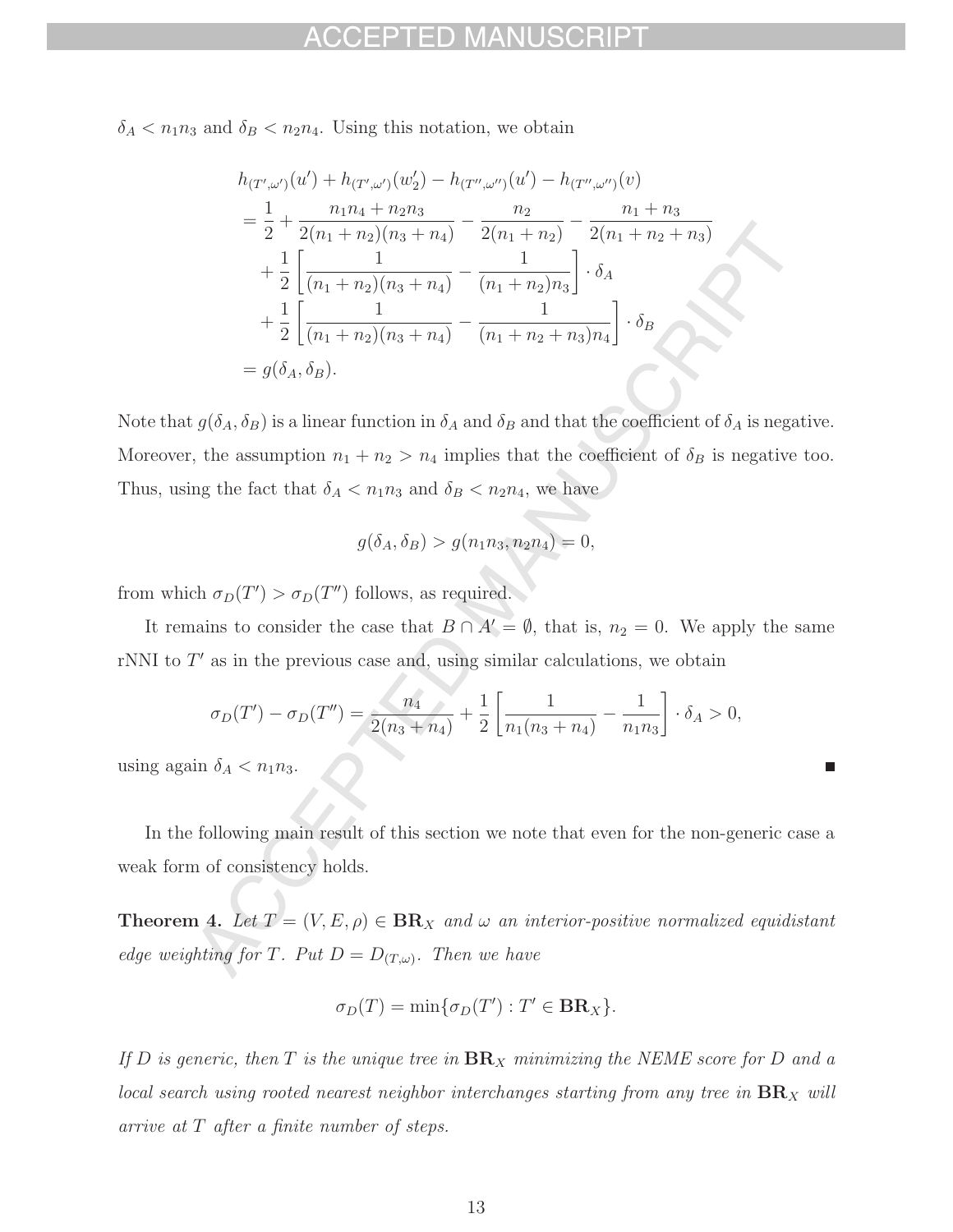## EPTED MAN

*Proof.* For generic  $D$ , the theorem is an immediate consequence of Lemma 3. So, assume that D is not generic and, for a contradiction, that there exists some  $T' \in BR_X$ with  $\sigma_D(T') < \sigma_D(T)$ . For any real number  $\varepsilon > 0$ , define the NEEW  $\omega_{\varepsilon}$  of T by putting  $\omega_\varepsilon(e)=\omega(e)+\varepsilon \text{ for all edges }e \text{ of }T \text{ not adjacent to a vertex in }X\cup\{\rho\} \text{ and } \omega_\varepsilon(e)=\omega(e)$ for all other edges e of T. Put  $D_{\varepsilon} = D_{(T,\omega_{\varepsilon})}$  and note that, by construction,  $D_{\varepsilon}$  is a generic ultrametric that is represented by T. As a consequence,  $\sigma_{D_{\varepsilon}}(T) < \sigma_{D_{\varepsilon}}(T')$  must hold. But this contradicts  $\sigma_D(T') < \sigma_D(T)$  in view of the fact that, as  $\varepsilon$  tends to 0,  $\sigma_{D_{\varepsilon}}(T)$  tends to  $\sigma_D(T)$  while  $\sigma_{D_{\varepsilon}}(T')$  tends to  $\sigma_D(T')$ .

The result in Theorem 4 immediately raises the question whether the NEME score for any input distance matrix is minimized by some binary rooted phylogenetic tree. It is known [28] that for unrooted phylogenetic trees the balanced minimum evolution score is indeed always minimized for some unrooted binary phylogenetic tree. We end this section establishing that, in contrast, the answer to the above question for the NEME score is no. Therefore, requiring that the rooted phylogenetic tree generated by an algorithm is binary (such as, for example, in the UPGMA algorithm) is, in general, a non-redundant constraint in the NEME problem. The next lemma gives a family of examples that illustrate this.

**Lemma 5.** There exist dissimilarities D with

$$
\min\{\sigma_D(T): T \in \mathbf{R}_X\} < \min\{\sigma_D(T): T \in \mathbf{BR}_X\}.
$$

Proof. Consider a binary rooted phylogenetic tree T whose structure is as depicted in Figure 4(a). It consists of two rooted binary subtrees  $T_1$  and  $T_2$ , each having  $m \geq 3$ leaves. In addition, there is a single leaf adjacent to vertex u. Let  $\omega$  be an interior positive normalized equidistant edge weighting for T such that  $h_{(T,\omega)}(v) = 1$  and  $h_{(T,\omega)}(u) = s$  for some  $s > 1$ . Put  $D = D_{(T,\omega)}$ .

Next, consider the non-binary rooted phylogenetic tree  $T'$  depicted in Figure 4(b). It is constructed from T by contracting the edge between u and v into the vertex  $w$ . Put  $\omega' = \omega_{(D,T')}$ . To show that  $\sigma_D(T) > \sigma_D(T')$ , it suffices, by Equation (1), to show that

$$
h_{(T,\omega)}(u) + h_{(T,\omega)}(v) = s + 1 > 2h_{(T',\omega')}(w) = \frac{2m^2 + 4ms}{m^2 + 2m},
$$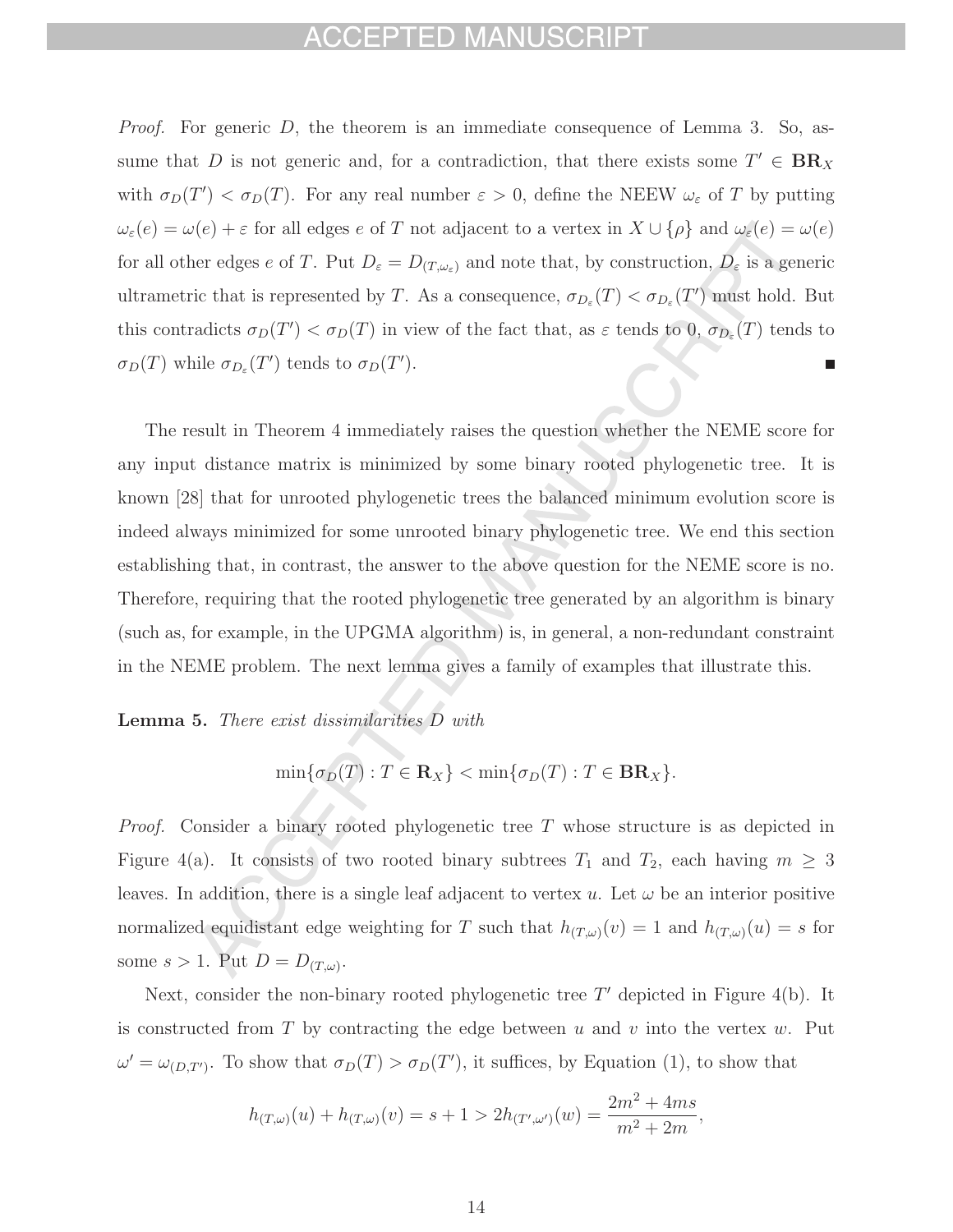

Figure 4: The construction referred to in the proof of Lemma 5.

which can easily be checked to be the case, in view of  $m \geq 3$ , for any  $s > 1$ . Hence, by Theorem 4, we have  $\min{\{\sigma_D(T'): T' \in \mathbf{R}_X\}} < \sigma_D(T) = \min{\{\sigma_D(T'): T' \in \mathbf{BR}_X\}}$ .

### **5. The NEME problem is NP-hard**

To establish NP-hardness of the NEME problem, we use a reduction from the wellknown NP-hard graph coloring problem (see e.g. [29]). More specifically, we consider the following variant of this problem:

INPUT: A graph  $G = (V, E)$  with  $|V| = 4n$ .

QUESTION: Can V be partitioned into 4 subsets  $V_1, V_2, V_3, V_4$  with  $|V_1| = |V_2| = |V_3|$  $|V_4| = n$  such that no edge  $e \in E$  has both endpoints in the same set  $V_i$  for some  $i \in$  $\{1, 2, 3, 4\}$ ? We call any such partition a 4-coloring of G.

Note that the additional constraint that the sets in a 4-coloring are all of the same size is merely added to simplify the description of the reduction. It preserves the NP-hardness of the graph coloring problem in view of the fact that adding isolated vertices to any graph G does not change the minimum number of colors that suffice to color G. We first present a technical lemma that will be used in the construction below.

**Lemma 6.** Let X be a set with  $2(m+k)$  elements,  $m \geq 1$ ,  $k \geq 1$ , that is partitioned into the sets A, B and C with  $|A| = |B| = m$  and  $|C| = 2k$ . In addition, let  $s > 0$  be a real number and D a dissimilarity on X with  $D(x, y) = s$  for all  $x \in A$ ,  $y \in B$  and  $D(x, y) \leq \frac{s}{3(m+k)^5}$ for all other  $x, y \in X$ . Then any binary rooted phylogenetic tree  $T = (V, E, \rho)$  on X with  $\sigma_D(T) = \min{\lbrace \sigma_D(T) : T \in \mathbf{BR}_X \rbrace}$  must contain two distinct vertices  $v, w \in V$  with (i)  $C(v) \cap C(w) = \emptyset$ , (ii)  $|C(v)| = |C(w)| = (m+k)$ , (iii)  $A \subseteq C(v)$  and  $B \subseteq C(w)$ .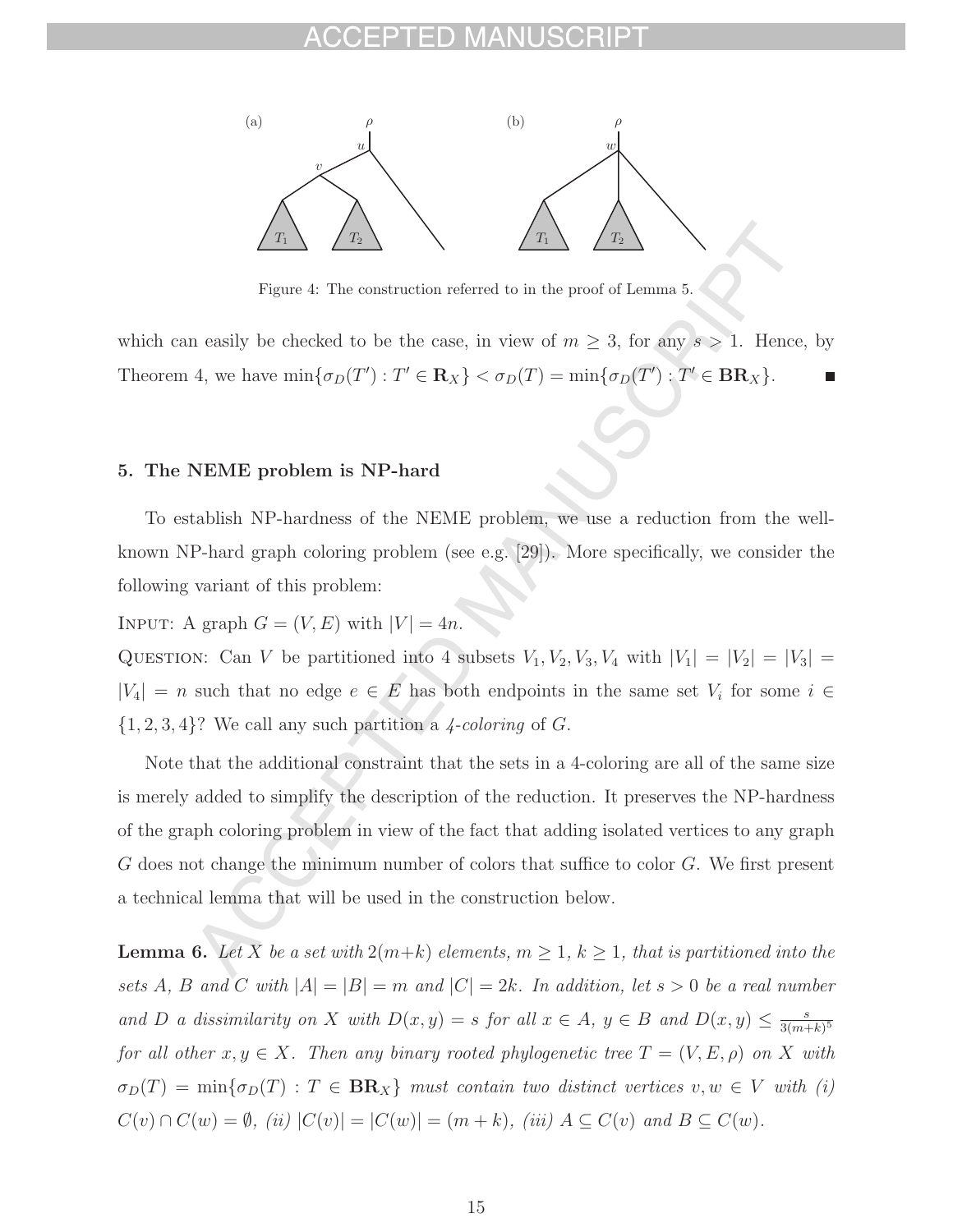*Proof.* First consider a binary rooted phylogenetic tree T on X that contains vertices v and w with properties (i)-(iii). Note that this implies that v and w have the same parent u and that u is the single child of the root  $\rho$ . Moreover, for all  $a \in A, b \in B$ , we have  $\alpha_{\{a,b\}}^T = \frac{1}{2(m+k)^2}$  and, by Lemma 1(ii), this is the smallest possible value for a rooted phylogenetic tree with  $2(m + k)$  leaves.

Next consider any binary rooted phylogenetic tree  $T' = (V', E', \rho')$  on X that does not contain two vertices v and w satisfying properties (i)-(iii). Let  $u'$  denote the single child of  $\rho'$  and consider the two children v' and w' of u'. In particular, v' and w' must violate at least one of the properties (i)-(iii). By construction we have  $C(v') \cap C(w') = \emptyset$ . Hence, one of the properties (ii) or (iii) must be violated.

First consider the case that (iii) is violated. This implies, without loss of generality, that there exist  $a \in A$  and  $b \in B$  with  $\{a, b\} \subseteq C(v')$ . In view of  $|C(v')| \leq 2(m+k)-1$ and Lemma 1(ii) we have

$$
\alpha_{\{a,b\}}^{T'} \ge \frac{2}{(2(m+k)-1)^2} = \frac{1}{2(m+k)^2 - 2(m+k) + 1/2}
$$

Next consider the case that property (iii) is satisfied but (ii) is violated for  $v'$  and  $w'$ . Then, for any  $a \in A$  and any  $b \in B$ , we have

$$
\alpha_{\{a,b\}}^{T'} \ge \frac{1}{2(m+k+1)(m+k-1)} = \frac{1}{2(m+k)^2 - 2}
$$

Noting that  $2(m + k)^2 - 2 \ge 2(m + k)^2 - 2(m + k) + 1/2$ , we calculate a lower bound on the difference between the coefficients in  $T$  and  $T'$ :

$$
\frac{1}{2(m+k)^2 - 2} - \frac{1}{2(m+k)^2} \ge \frac{1}{2(m+k)^4}.
$$

This implies, using Lemma 1(i) to obtain the upper bound in the second line below:

$$
\sigma_D(T) = \sum_{\{x,y\} \in {X \choose 2}} \alpha_{\{x,y\}}^T D(x,y)
$$
  
\n
$$
\leq \left[ \sum_{a \in A, b \in B} \alpha_{\{a,b\}}^T D(a,b) \right] + \frac{s(m+k)}{3(m+k)^5}
$$
  
\n
$$
< \left[ \sum_{a \in A, b \in B} \alpha_{\{a,b\}}^T s \right] + \frac{s}{2(m+k)^4}
$$
  
\n
$$
\leq \sum_{a \in A, b \in B} \alpha_{\{a,b\}}^T s \leq \sum_{\{x,y\} \in {X \choose 2}} \alpha_{\{x,y\}}^T D(x,y) = \sigma_D(T')
$$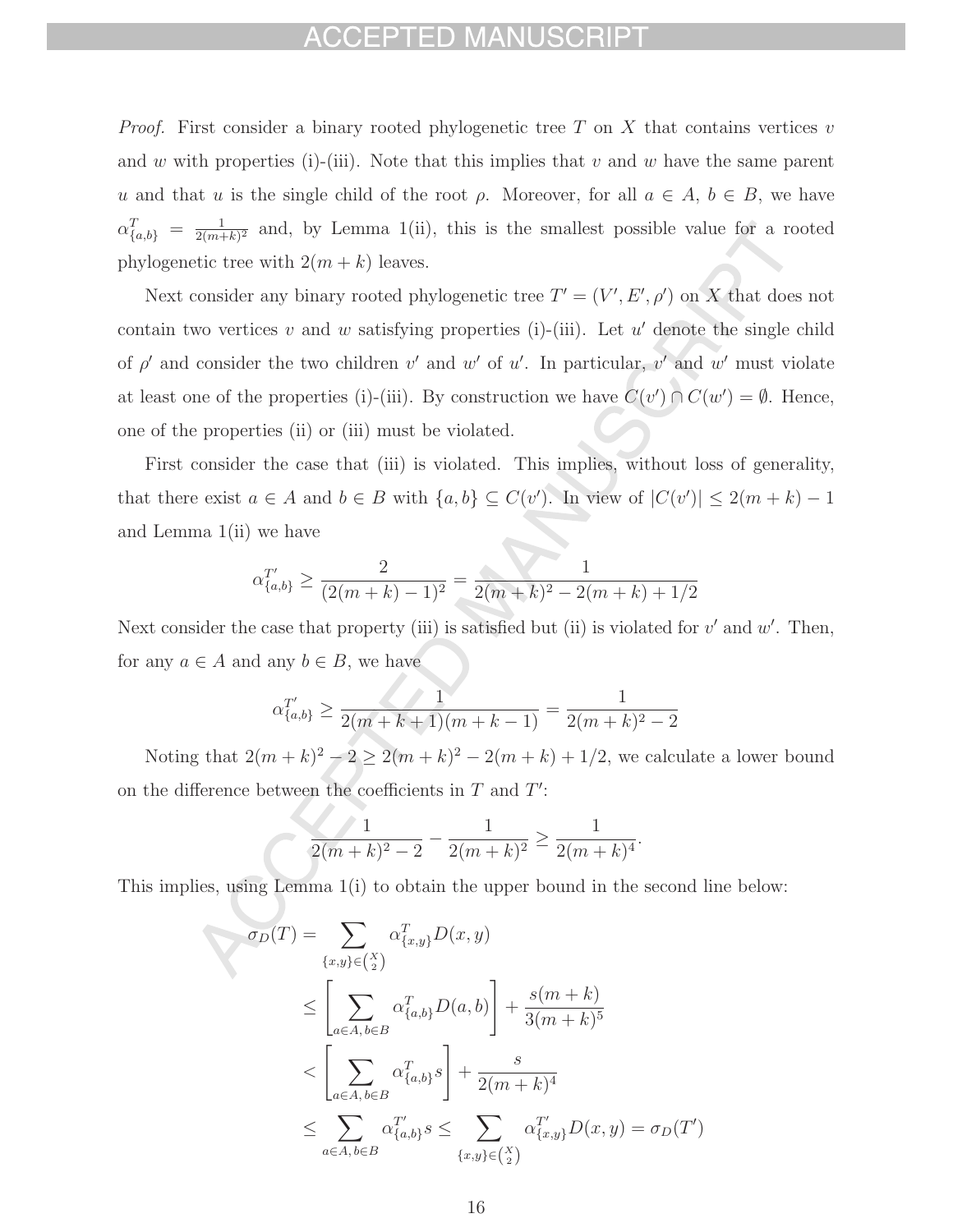## -D MA

Hence,  $T'$  cannot be an optimal tree for  $D$ .

Next we describe how to construct for a given graph  $G = (V(G), E(G))$  with  $|V(G)| =$ 4n a suitable dissimilarity  $D = D(G)$ . First construct a set X that is the disjoint union of  $V(G)$ , Y and W with  $|Y| = 2^k$  and  $|W| = (2^k - 4)n$  where  $k = \lfloor \log_2(n+1) + 4 \rfloor$ . Note that

$$
|X| = 2^{k}(n+1) \le 2^{\log_2(n+1)+4}(n+1) = 16(n+1)^2.
$$

Put  $m_i = 2^{k-i}(n+1)$ ,  $i \in \{0, 1, ..., k\}$ . In addition, put  $s_1 = 1$  and, for  $i \in \{1, 2, ..., k\}$ ,  $s_{i+1} = \frac{s_i}{3m_i^5}$ . Moreover, put  $s^* = \frac{s_{k+1}}{2^{k+2}(n+1)^3}$ . The values  $s_1 > s_2 > \cdots > s_{k+1} > s^* > 0$  will be the possible distances between elements in X.

Now, recursively partition the set  $Y$  so as to force a fully balanced binary tree as a backbone structure. More precisely, put  $Y_{0,0} = Y$  and define, for all  $i \in \{0,1,\ldots,k-1\}$ and all  $j \in \{0, 1, \ldots, 2^{i} - 1\}$ , sets  $Y_{i+1,2j}$  and  $Y_{i+1,2j+1}$  so that  $Y_{i+1,2j} \cap Y_{i+1,2j+1} = \emptyset$ ,  $Y_{i+1,2j} \cup Y_{i+1,2j+1} = Y_{i,j}$  and  $|Y_{i+1,2j}| = |Y_{i+1,2j+1}|$  hold. Select an element  $y_i^* \in Y_{2,l}$  for each  $l \in \{0, 1, 2, 3\}.$ 

Next we construct the dissimilarity  $D = D(G)$  on X:

- (a) For all  $w \in W$  and all  $x \in X$  we put  $D(w, x) = 0$ . The elements in W are just used to fill subtrees so that we get a fully balanced backbone tree.
- (b) For all  $y, y' \in Y$ ,  $y \neq y'$ , we put  $D(y, y') = s_{i+1}$  where i is the largest index in  $\{0, 1, \ldots, k-1\}$  with  $\{y, y'\} \subseteq Y_{i,j}$  for some  $j \in \{0, 1, \ldots, 2^{i} - 1\}$ . The distances between the elements in Y force a fully balanced backbone tree by Lemma 6 (cf. Figure 5).
- (c) For all  $v \in V(G)$  and all  $y \in (Y \{y_1^*, y_2^*, y_3^*, y_4^*\})$  we put  $D(v, y) = s_{k+1}$ . And for all  $v \in V(G)$  and all  $y \in \{y_1^*, y_2^*, y_3^*, y_4^*\}$  we put  $D(v, y) = 0$ . This will force that a subset of *n* vertices of *G* is grouped together with each  $y_l^*$ ,  $1 \le l \le 4$ , in the same subtree.
- (d) For all  $v, v' \in V(G)$ ,  $v \neq v'$ , we put  $D(v, v') = s^*$  if  $\{v, v'\} \in E(G)$  and  $D(v, v') = 0$ otherwise. These distances capture the structure of  $G$  and are so small that they do not interfere with forming the fully balanced backbone tree.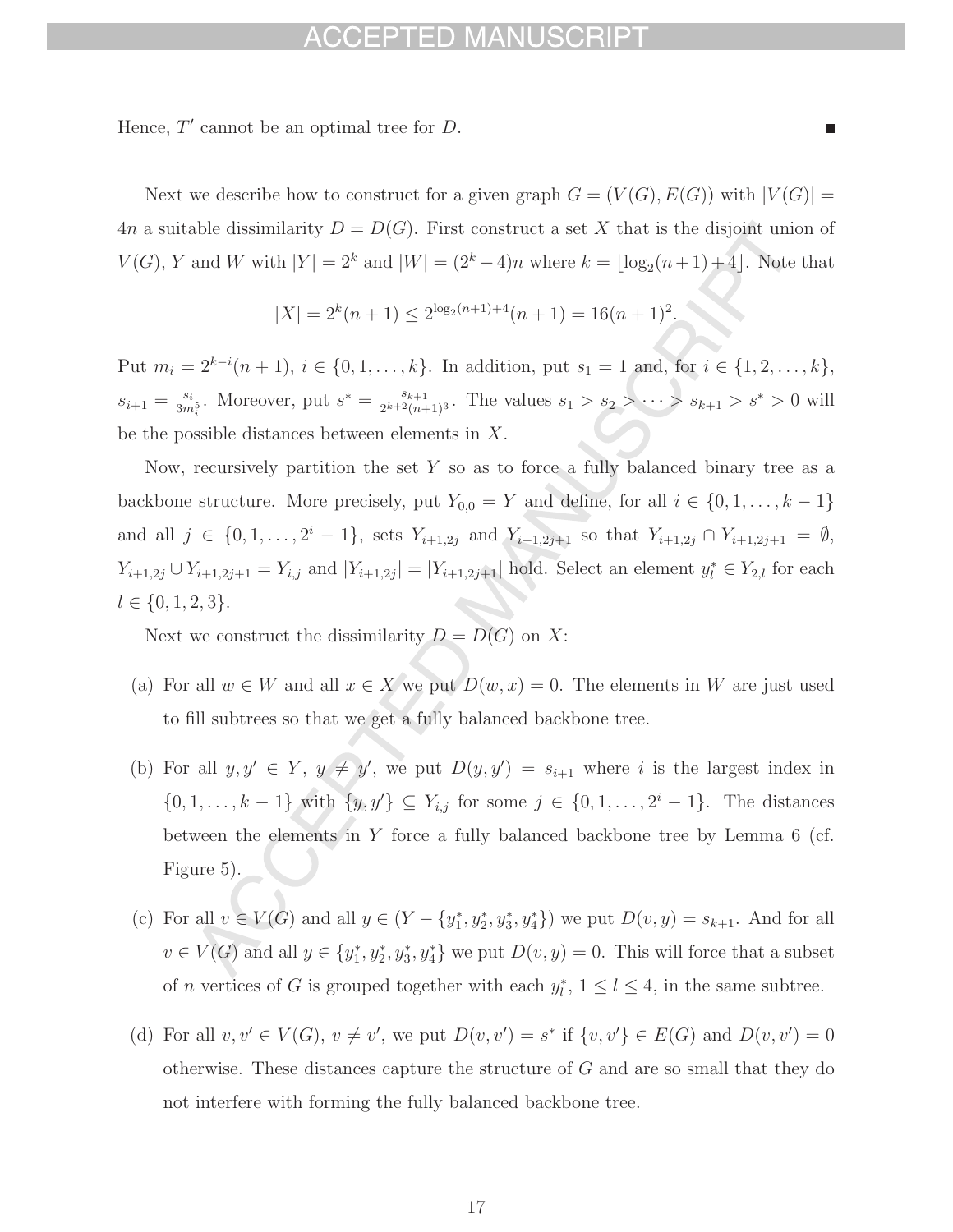

Figure 5: The structure of the backbone tree for  $k = 3$ .

**Lemma 7.** Let G be a graph with 4n vertices and let  $D = D(G)$  be the dissimilarity on  $X$  constructed above. Then  $G$  has a 4-coloring if and only if there exists a binary rooted phylogenetic tree T on X with  $\sigma_D(T)$  not larger than

$$
\left[2^{k-2}\sum_{i=1}^k\frac{s_i}{m_i^2}\right] + s_{k+1} \cdot 4n \cdot \left[\left(\sum_{i=0}^{k-3}\frac{2^i}{2m_{k-i}^2}\right) + \frac{2^{k-2}-1}{2m_2^2} + \frac{2^{k-1}-2}{2m_1^2}\right] + \frac{s^*}{2^{2k-7}}
$$

*Proof.* First note that, by the construction of the distances  $s_1, s_2, \ldots, s_{k+1}, s^*$  and Lemma 6, the upper part of any optimal binary rooted phylogenetic tree  $T$  on  $X$  must be a fully balanced binary tree. This upper part has  $k+1$  levels. Level  $i \in \{0,1,\ldots,k\}$  consists of  $2^i$ subtrees, each of which containing precisely one of the sets  $Y_{i,j}$ ,  $j \in \{0, 1, \ldots, 2^{i} - 1\}$  in its set of leaves. In particular, the lowest level consists of  $2^k$  subtrees  $T_1, T_2, \ldots, T_{2^k}$  and the leaf set of each of these subtrees consists of precisely one element from  $Y$  and  $n$  elements from  $V(G) \cup W$ . Thus, in view of  $y_l^* \in Y_{2,l}$ ,  $l \in \{0,1,2,3\}$ , we can choose the numbering of the subtrees so that  $T_{l2^{k-2}+1}$  is the subtree that contains leaf  $y_l^*$  (cf. Figure 5).

Now consider any vertex  $v \in V(G)$ . First assume that v is a leaf in one of the subtrees  $T_{2^{k-2}+1}, l \in \{0,1,2,3\}$ . Then, because the backbone tree is fully balanced, the contribution to  $\sigma_D(T)$  of the distances from v to the elements in Y is

.

$$
s_{k+1} \cdot \left[ \left( \sum_{i=0}^{k-3} \frac{2^i}{2m_{k-i}^2} \right) + \frac{2^{k-2} - 1}{2m_2^2} + \frac{2^{k-1} - 2}{2m_1^2} \right]
$$

Next assume that v is a leaf in some subtree  $T_q$ ,  $q \neq l2^{k-2} + 1$  for all  $l \in \{0, 1, 2, 3\}$ . Then one summand of the form  $\frac{s_{k+1}}{2m^2}$  $\frac{s_{k+1}}{2m_{k-i}^2}$ ,  $i \in \{0, 1, \ldots, k-3\}$ , is replaced by a summand that contributes, by Equation (3), at least  $\frac{1}{2(m_k/2)^2} \cdot s_{k+1} = \frac{2s_{k+1}}{m_k^2} = \frac{2s_{k+1}}{(n+1)^2}$ . Thus, the increase in the contribution is at least

$$
\left[\frac{2}{m_k^2} - \frac{1}{2m_k^2}\right] \cdot s_{k+1} = \frac{3s_{k+1}}{2(n+1)^2} > 2^{k-1}(n+1)s^* \ge \sum_{\{x,y\} \in \binom{X}{2}} \alpha_{\{x,y\}}^T s^*,
$$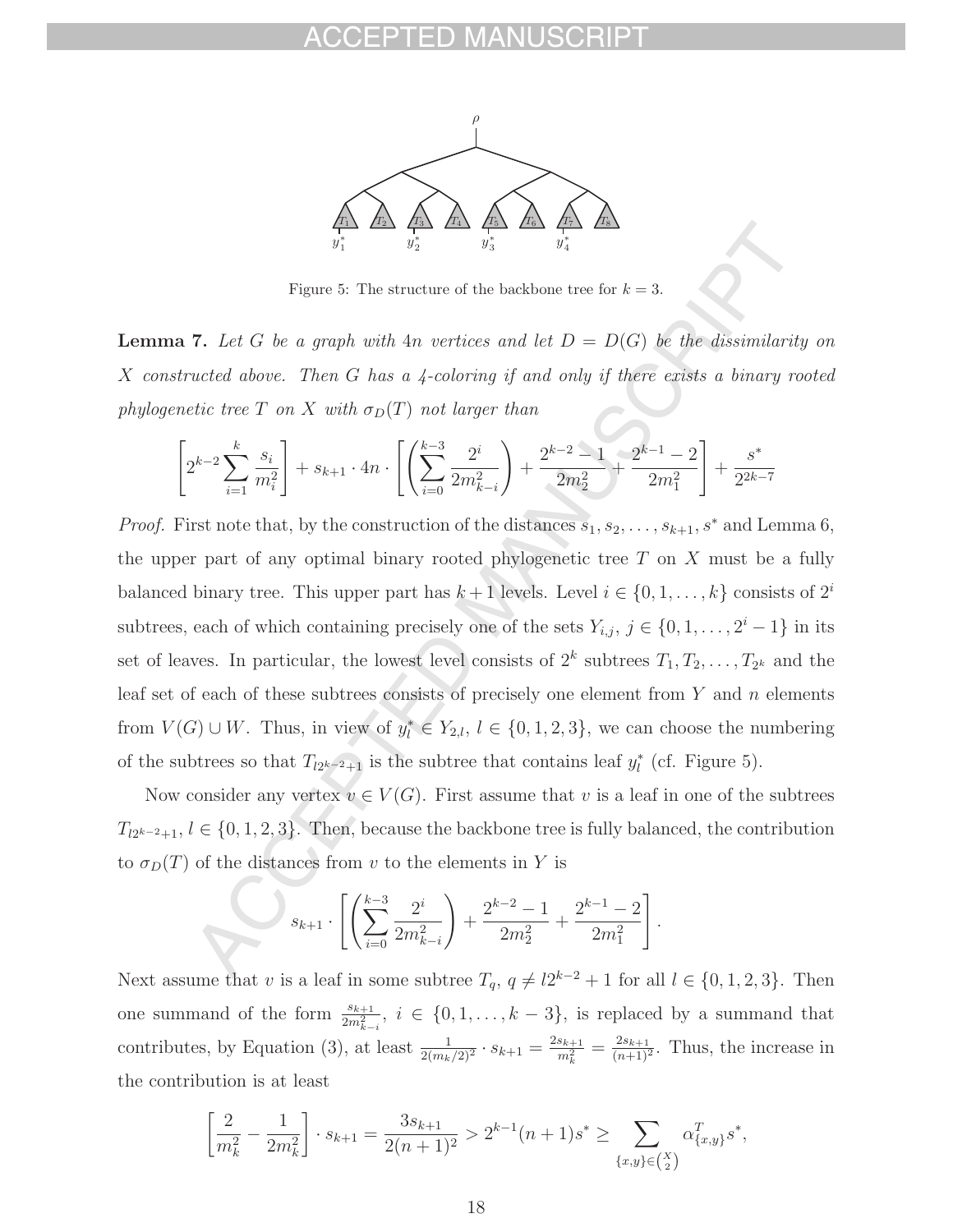## FPTED MANIL

that is, using Lemma 1(i) to obtain the last inequality, it is strictly larger than the total contribution of all distances that equal  $s^*$ . Hence, the contribution of the distances  $s_{k+1}$  to the score is minimized if and only if each vertex  $v \in V(G)$  is a leaf in one of the subtrees  $T_l$ ,  $1 \leq l \leq 4$ , inducing a partition of  $V(G)$  into 4 subsets  $V_1, V_2, V_3, V_4$  each of size n.

Summarizing the contribution of the distances  $s_1, s_2, \ldots, s_{k+1}$  to the score of the tree, we obtain:

$$
\lambda(n,k) = \left[2^{k-2} \sum_{i=1}^k \frac{s_i}{m_i^2}\right] + s_{k+1} \cdot 4n \cdot \left[\left(\sum_{i=0}^{k-3} \frac{2^i}{2m_{k-i}^2}\right) + \frac{2^{k-2}-1}{2m_2^2} + \frac{2^{k-1}-2}{2m_1^2}\right]
$$

Note that this contribution does *not* depend on the structure of the graph G.

It remains to calculate the contribution of the distances that equal s<sup>∗</sup> to the score of the tree. Note that  $16(n + 1)^2$  is a trivial upper bound on the number of edges in G. Thus, if the partition  $V_1, V_2, V_3, V_4$  induced by the tree is a 4-coloring of  $G$ , then the total contribution to the score of the tree is at most

$$
\frac{16(n+1)^2s^*}{2m_2^2} = \frac{16s^*}{2^{2k-3}} = \frac{s^*}{2^{2k-7}}.
$$

In contrast, a single edge with both endpoints in one of the sets  $V_l$ ,  $1 \leq l \leq 4$ , contributes, by Equation (3), at least  $\frac{1}{2((n+1)/2)^2} s^* = \frac{2s^*}{(n+1)^2}$ . Hence, noting that  $k = \lfloor \log_2(n+1) + 4 \rfloor$ implies  $\frac{2}{(n+1)^2} > \frac{1}{2^{2k-7}}$ , we obtain that G has a 4-coloring if and only if there exists a binary rooted phylogenetic tree  $T$  on  $\overline{X}$  with

$$
\sigma_D(T) \le \lambda(n,k) + \frac{s^*}{2^{2k-7}}.
$$

Note that the dissimilarity  $D = D(G)$  constructed above need not satisfy the triangle inequality. However, putting  $D'(x, x') = D(x, x') + 1$  for all  $x, x' \in X$ ,  $x \neq x'$ , and  $D'(x, x) = 0$  for all  $x \in X$ , we obtain a dissimilarity  $D'$  on X that satisfies the triangle inequality. Moreover, by Lemma 1(i), for every binary rooted phylogenetic tree  $T$  on  $X$ , we have  $\sigma_{D'}(T) = \sigma_D(T) + \frac{1}{2}(|X| - 1)$ , that is, a tree T is optimal for D if and only if T is optimal for  $D'$ . Thus we have the main result of this section:

**Theorem 8.** Computing a binary rooted phylogenetic tree with minimum NEME score for a dissimilarity  $D'$  on a set X is NP-hard even if  $D'$  satisfies the triangle inequality and  $D'$ takes on only  $O(\log_2(|X|))$  different values.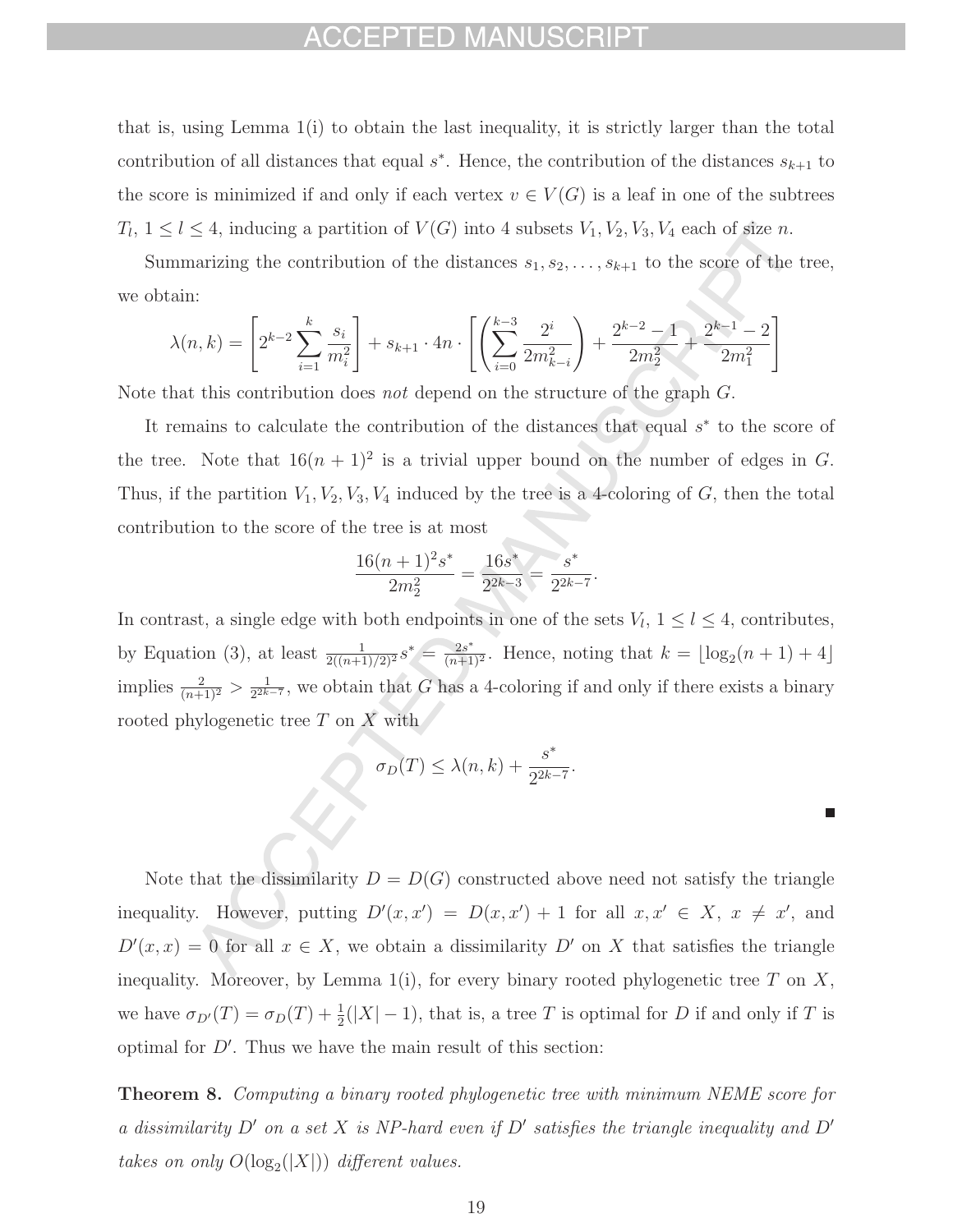

Figure 6: Two rooted phylogenetic trees used in the proof of Lemma 9.

### **6. Approximating the minimum NEME score**

Note that Lemma 1(iii) states that *any* tree in  $\mathbf{R}_X$  approximates the minimum NEME score over all trees in  $\mathbf{R}_X$  up to a factor that is in  $O(n^2)$ ,  $n = |X|$ . It is not hard to see that this bound is asymptotically tight and in this section we explore ways to obtain better approximation guarantees.

We first look at the approximation guarantees that can be achieved with existing algorithms. We start with UPGMA and establish a lower bound of  $\Omega(n)$  on the approximation guarantee achieved by it.

**Lemma 9.** For every non-empty finite set X with  $n \geq 3$  elements there exists a dissimilarity D on X such that

$$
\sigma_D(T) \ge \frac{n}{4} \min \{ \sigma_D(T') : T' \in \mathbf{R}_X \}
$$

holds for the tree T produced by UPGMA.

*Proof.* Let  $X = \{1, 2, ..., n\}$  and consider the ultrametric D' on X defined by putting, for all  $1 \leq i \leq j \leq n$ ,  $D'(i, j) = D'(j, i) = 1 + \frac{(j-2)}{n-2}$ . Note that the unique rooted phylogenetic tree T on X with  $D_{(T,\omega)} = D'$  for some interior positive normalized equidistant edge weighting  $\omega$  is the rooted caterpillar depicted in Figure 6(a). This is also the tree constructed by UPGMA on input  $D'$ .

From D' we construct the dissimilarity D by putting  $D(x, y) = D'(x, y)$ , for all  $\{x, y\} \in$  $\binom{X}{2}$  $(-\{\{1,n\}\})$ , and  $D(1,n) = D(n,1) = s$  for some constant  $s > 2$ . Note that UPGMA will still generate the tree T on input D and that  $\sigma_D(T) \geq \frac{s}{2(n-1)}$  holds.

Now consider any binary rooted phylogenetic tree  $T'$  on X whose structure is as depicted in Figure 6(b). More specifically, the rooted subtree  $T_1$  has  $\lfloor \frac{n}{2} \rfloor$  leaves, one of them being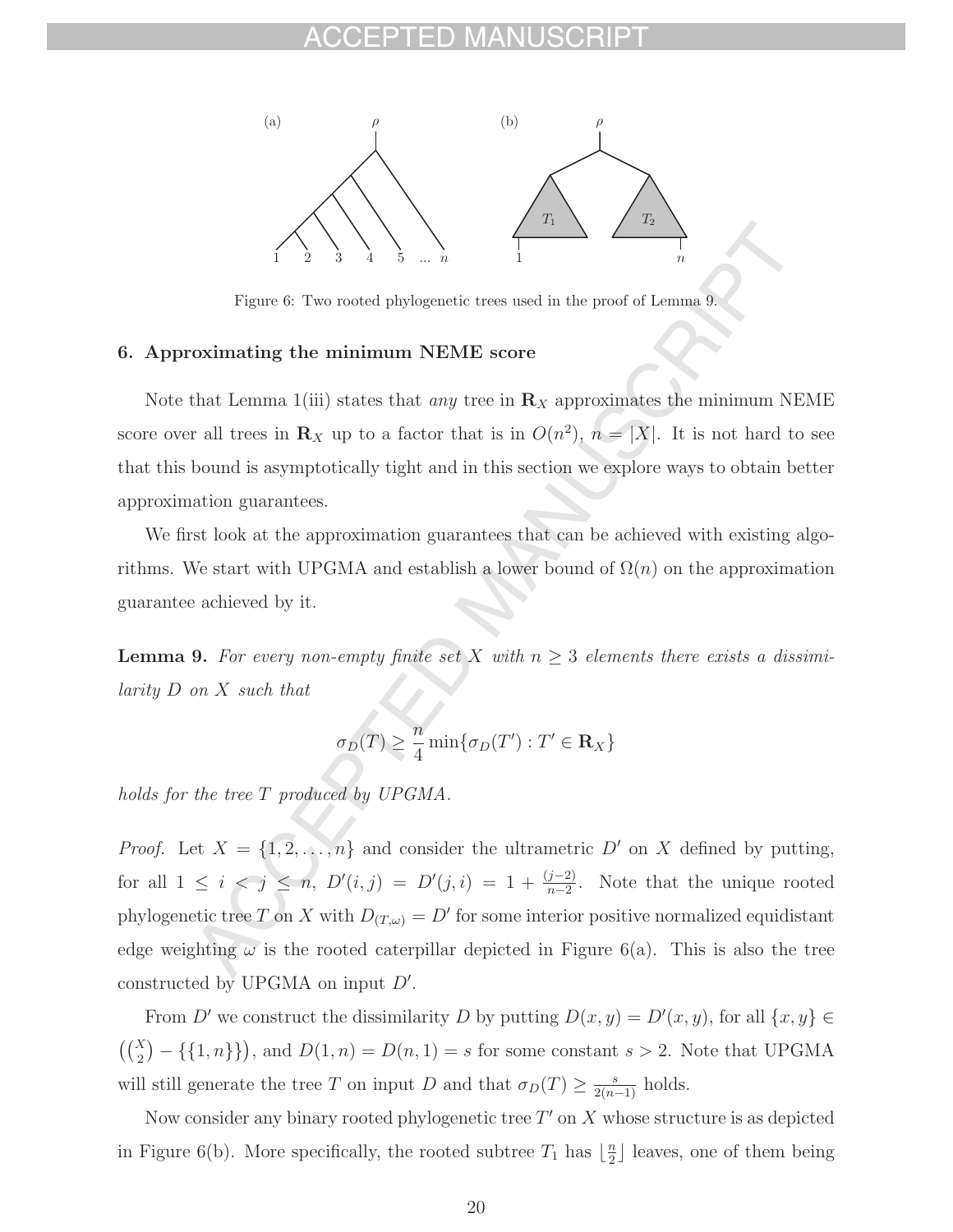## CEPTED MANUS

1, and  $T_2$  has  $\lceil \frac{n}{2} \rceil$  leaves, one of them being *n*. Using Lemma 1(i) and the fact that  $D'(x, y) \leq 2$  for all  $\{x, y\} \in {X \choose 2}$ , we have

$$
\sigma_D(T') \leq \alpha_{\{1,n\}}^{T'} \cdot D(1,n) + \sum_{\{x,y\} \in {X \choose 2}} \alpha_{\{x,y\}}^{T'} \cdot D'(x,y) \leq \frac{2s}{n^2 - 1} + (n - 1),
$$

implying that  $\frac{n}{4}\sigma_D(T') \leq \frac{s}{2(n-1)} \leq \sigma_D(T)$  for  $s \geq \frac{1}{2}n(n+1)(n-1)^2$ . But this implies  $\sigma_D(T) \geq \frac{n}{4} \min \{ \sigma_D(T') : T' \in \mathbf{R}_X \}, \text{ as required.}$ г

Next we briefly touch upon another potential approach from the literature for approximating the minimum NEME score. To describe this approach, note that the NEME problem is related to the problem of finding a sparsest cut, that is, given a dissimilarity D on a finite set X compute a *split*  $A|B$  of X, that is, a bipartition of X into two non-empty subsets  $A$  and  $B$ , such that

$$
\frac{1}{|A| \cdot |B|} \sum_{a \in A, b \in B} D(a, b)
$$

is minimum. This problem is usually stated in terms of edge weighted graphs and known to be NP-hard. Recent work on this problem mainly concentrated in finding good approximations of a sparsest cut (see e.g. [30]).

Interestingly, a greedy top-down analogy of UPGMA based on recursively splitting X by sparsest cuts has been proposed for detecting hierarchical community structure of social networks [31]. Using again the dissimilarity D described in the proof of Lemma 2, it can be seen, however, that this approach can yield trees whose NEME score is worse by a quadratic factor in  $|X|$  than the minimum NEME score.

In view of the fact that the approaches we explored so far have not led to good approximation guarantees, we apply in the following a generic approach from the literature to establish a polylogarithmic approximation guarantee for dissimilarities that satisfy the triangle inequality, that is, metrics. This approach relies on two ingredients:

- (i) The existence of a polynomial time algorithm with polylogarithmic approximation guarantee for treelike metrics.
- (ii) The fact [32] that there exists a polynomial time algorithm that computes, for any metric D on a set X with n elements, a collection  $D_1, D_2, \ldots, D_k$  of treelike metrics on X along with positive coefficients  $\beta_1, \beta_2, \dots, \beta_k, \beta_1 + \beta_2 + \dots + \beta_k = 1$ , such that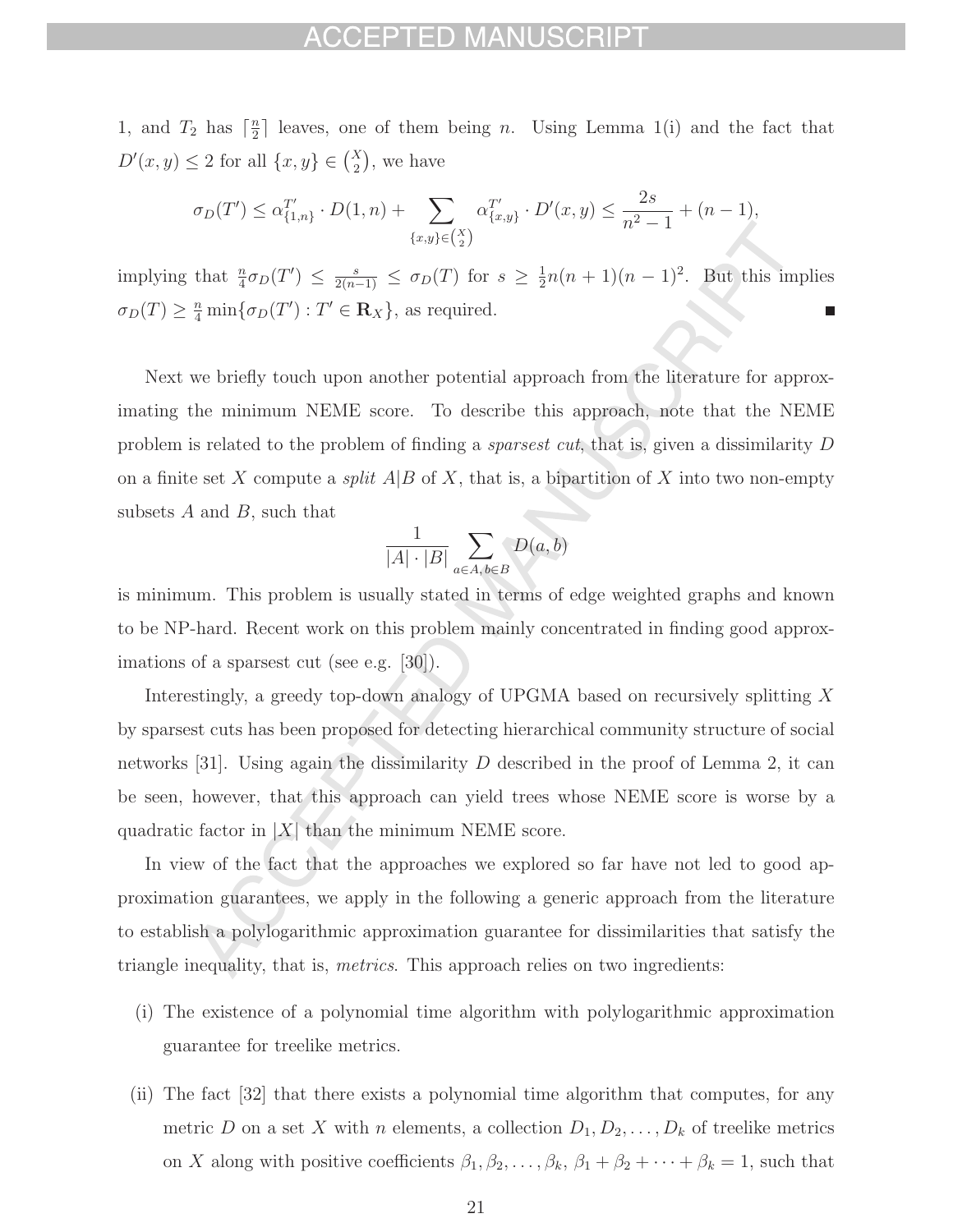## FPTED MAN

- (1)  $D(x, y) \le D_i(x, y)$  for all  $i \in \{1, 2, ..., k\}$  and all  $x, y \in X$ , and
- (2) there exists a constant  $c > 0$  such that

$$
\sum_{i=1}^{k} \beta_i D_i(x, y) \le c \cdot \log_2(n) \cdot D(x, y)
$$

for all  $x, y \in X$ .

We shall first establish (i). To this end, we rely on the following fact that, phrased in various guises, seems to be mathematical folklore. For the convenience of the reader we provide a short proof and phrase it in terms of splits in unrooted binary phylogenetic trees, that is, trees obtained from rooted binary phylogenetic trees by removing the root and the edge incident with it, and then suppressing the resulting degree two vertex. Recall that each edge e in an unrooted binary phylogenetic tree T on X induces a split  $S_e = A_e \mid B_e$  of X in which  $A_e$  and  $B_e$  are the leaf sets of the two connected components resulting from removing e from T.

**Lemma 10.** In every unrooted binary phylogenetic tree T on X with  $|X| \geq 2$  there exists an edge e such that the split  $A_e|B_e$  of X satisfies

$$
\frac{1}{3}n \le \min\{|A_e|, |B_e|\} \le \max\{|A_e|, |B_e|\} \le \frac{2}{3}n. \tag{7}
$$

*Proof.* Assume that such an edge does not exist. Replace all edges  $e$  of  $T$  by a directed edge in such a way that this directed edge points to the larger of the two sets  $A_e$  and  $B_e$ . Then every directed edge incident with a leaf of  $T$  is directed away from that leaf and, in view of the fact that all other vertices of  $T$  have degree three, one of those vertices must be such that all three directed edges incident with this vertex  $v$  are directed towards it. But this implies that, while all edges e incident with v must clearly satisfy  $\min\{|A_e|, |B_e|\} \leq \frac{n}{2}$ , by the pigeonhole principle, at least one of these edges must also satisfy  $\min\{|A_e|, |B_e|\} \geq \frac{n}{3}$ , contradicting our assumption.

Note that Lemma 10 does not hold for non-binary trees. The next lemma establishes (i). Recall that a *treelike metric* on  $X$  is a metric for which there exists an unrooted phylogenetic tree T' on X with a non-negative edge-weighting  $\omega'$  with  $D = D_{(T',\omega')}$ .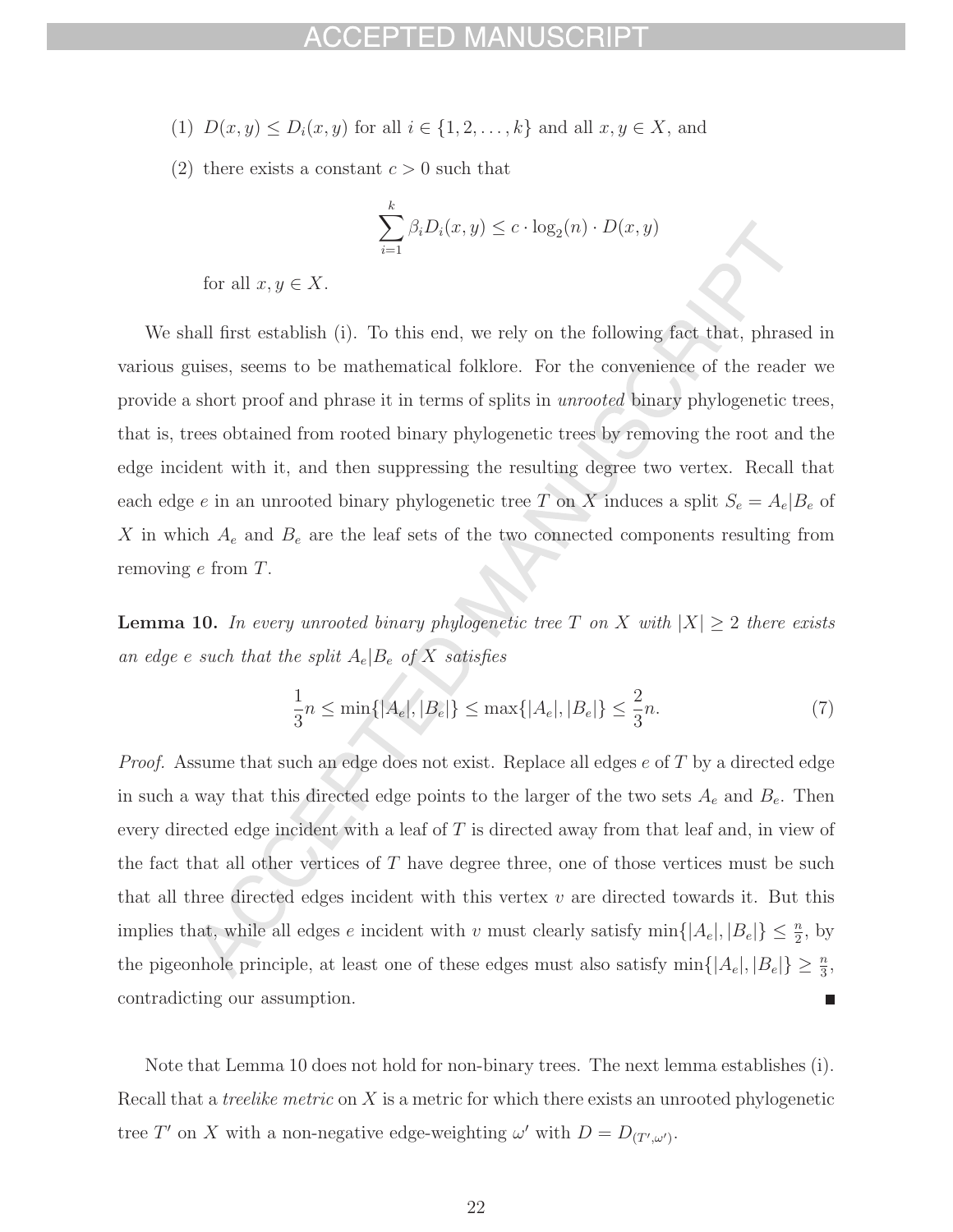## PTED MANL

**Lemma 11.** Let D be a treelike metric on a set X with n elements. Then a binary rooted phylogenetic tree T on X with

$$
\sigma_D(T) \le c \cdot \log_2(n) \cdot \min\{\sigma_D(T') : T' \in \mathbf{BR}_X\}
$$

for some positive constant c can be computed in time  $O(n^2)$ .

*Proof.* Let  $T' = (V', E')$  be a binary unrooted phylogenetic tree on X and  $\omega'$  a non-negative edge weighting of T' with  $D = D_{(T',\omega')}$ . For every edge  $e \in E'$  we denote by  $D_e$  the metric that assigns 1 to a pair  $(x, y) \in X \times X$  if the path from x to y in T contains edge e. Otherwise  $D_e$  assigns the value 0 to  $(x, y)$ . Then  $D = \sum_{e \in E'} \omega'(e) \cdot D_e(x, y)$  and hence by Equation (5) we have, for any rooted phylogenetic tree  $T$  on  $X$ ,

$$
\sigma_D(T) = \sum_{e \in E'} \omega'(e) \sigma_{D_e}(T) \ge \sum_{e \in E'} \frac{\omega'(e)}{2},
$$

where the last inequality follows from the fact that, for all  $e \in E'$ ,  $D_e$  is an ultrametric and, therefore,  $\min\{\sigma_{D_e}(T''): T'' \in \mathbf{BR}_X\} = \frac{1}{2}$  by Theorem 4.

Hence, it suffices to show how to construct in polynomial time a rooted phylogenetic tree T on X with  $\sigma_D(T) \leq c \cdot \log_2(n) \cdot \sum_{e \in E'} \frac{\omega'(e)}{2}$  for some constant  $c > 0$ . This is done recursively as follows. Using Lemma 10, we find an edge  $e \in E'$  such that the split  $S_e = A_e | B_e$  of X induced by e satisfies (7). We require that the resulting rooted phylogenetic tree  $T$  on  $X$ will have the clusters  $A_e$  and  $B_e$ . Then we remove e from T'. This yields, after suppressing the two vertices of degree 2, two unrooted phylogenetic trees  $T'_{A_e}$  on  $A_e$  and  $T'_{B_e}$  on  $B_e$ which represent the restriction of D to  $A_e$  and  $B_e$ , respectively. If  $|A_e| > 1$  ( $|B_e| > 1$ ) we construct a binary rooted phylogenetic tree  $T_{A_e}$  on  $A_e$  ( $T_{B_e}$  on  $B_e$ ) recursively. Otherwise  $T_{A_e}$  ( $T_{B_e}$ ) is the unique rooted phylogenetic tree on  $A_e$  ( $B_e$ ). Then we glue the roots of  $T_{A_e}$  and  $T_{B_e}$  together and add a new root  $\rho$  to obtain a binary rooted phylogenetic tree  $T = (V, E, \rho)$  on X. Note that this construction can clearly be done in time  $O(n^2)$  and, since we choose the edges for recursively partitioning  $T'$  in such a way that Inequalities  $(7)$ hold, it follows that every path in T contains  $O(\log_2(n))$  vertices.

Note that the construction of T induces the canonical map  $\varphi : E' \to (V - (X \cup \{\rho\}))$ that assigns to  $e \in E'$  the internal vertex v of T that was constructed as the root in a recursive step when edge e was removed from  $T'$  (see Fig. 7 for an example). Also note that  $\varphi$  is, by construction, surjective. It is, however, not injective because suppressing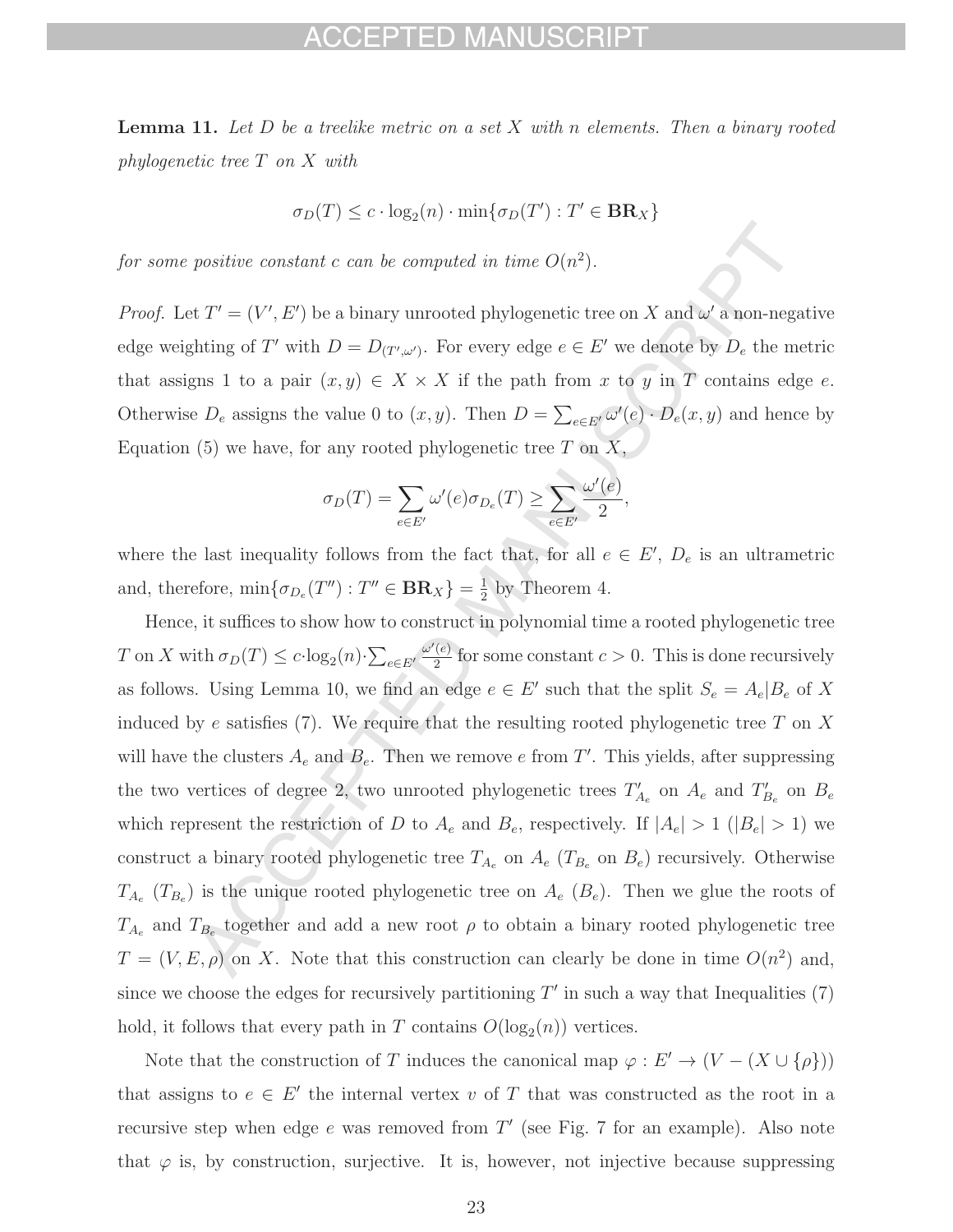

Figure 7: An illustration of the canonical map  $\varphi$  used in the proof of Lemma 11: (i) An unrooted binary phylogenetic tree T' on  $X = \{1, 2, \dots, 7\}$  (for simplicity, the label  $e_i$  of the edge incident with leaf i is omitted). (ii) A binary rooted phylogenetic tree on  $X$  constructed from  $T'$  by consecutively removing the following sets of edges  $\{e_{10}\}, \{e_8\}, \{e_5, e_{11}\}, \{e_3, e_4, e_9\}, \{e_6, e_7\}, \{e_1, e_2\}.$  Then the canonical map  $\varphi$  is as follows:  $\varphi(e_{10}) = u_1, \varphi(e_8) = u_2, \varphi(e_5) = \varphi(e_{11}) = u_5, \varphi(e_3) = \varphi(e_4) = \varphi(e_9) = u_4, \varphi(e_6) = \varphi(e_7) = u_6,$ and  $\varphi(e_1) = \varphi(e_2) = u_3$ .

degree 2 vertices leads to clusters of original edges in  $T'$  that are removed together at a single recursive step.

Next, for each edge  $e \in E'$  let  $\omega_e = \omega_{(D_e,T)}$  and let  $\Gamma_e$  be the set of those vertices  $v \in (V - (X \cup {\rho}))$  for which there exist  $x, y \in X$  such that (i)  $v = lca(x, y)$  and (ii) e lies on the path from x to y in T'. By construction of T, the set  $\Gamma_e$  consists precisely of those vertices in  $V - (X \cup {\rho})$  that lie on the path from  $\varphi(e)$  to  $\rho$  in T, implying that  $|\Gamma_e| \in O(\log_2(n))$ . In addition, Equation (2) implies that  $D_e$  contributes at most 1/2 to  $h_{(T,\omega_e)}(v)$  for all  $v \in \Gamma_e$  and, for all  $v \in V - \Gamma_e$  we have  $h_{(T,\omega_e)}(v) = 0$ . Therefore, using Equation (1) to obtain the second equality below, we have

$$
\sigma_D(T) = \sum_{e \in E'} \omega'(e) \sigma_{D_e}(T)
$$
  
\n
$$
= \sum_{e \in E'} \omega'(e) \Big( \sum_{v \in (V - (X \cup \{\rho\}))} h_{(T, \omega_e)}(v) \Big)
$$
  
\n
$$
= \sum_{e \in E'} \omega'(e) \Big( \sum_{v \in \Gamma_e} h_{(T, \omega_e)}(v) \Big)
$$
  
\n
$$
\leq c \cdot \log_2(n) \cdot \sum_{e \in E'} \frac{\omega'(e)}{2}
$$
 (8)

for some constant  $c > 0$ , as required.

Note that there are treelike metrics  $D$  on  $X$  for which a binary rooted phylogenetic tree with minimum NEME score cannot be obtained by rooting the unrooted tree representing D somewhere. That means that the structure of the unrooted tree representing D need not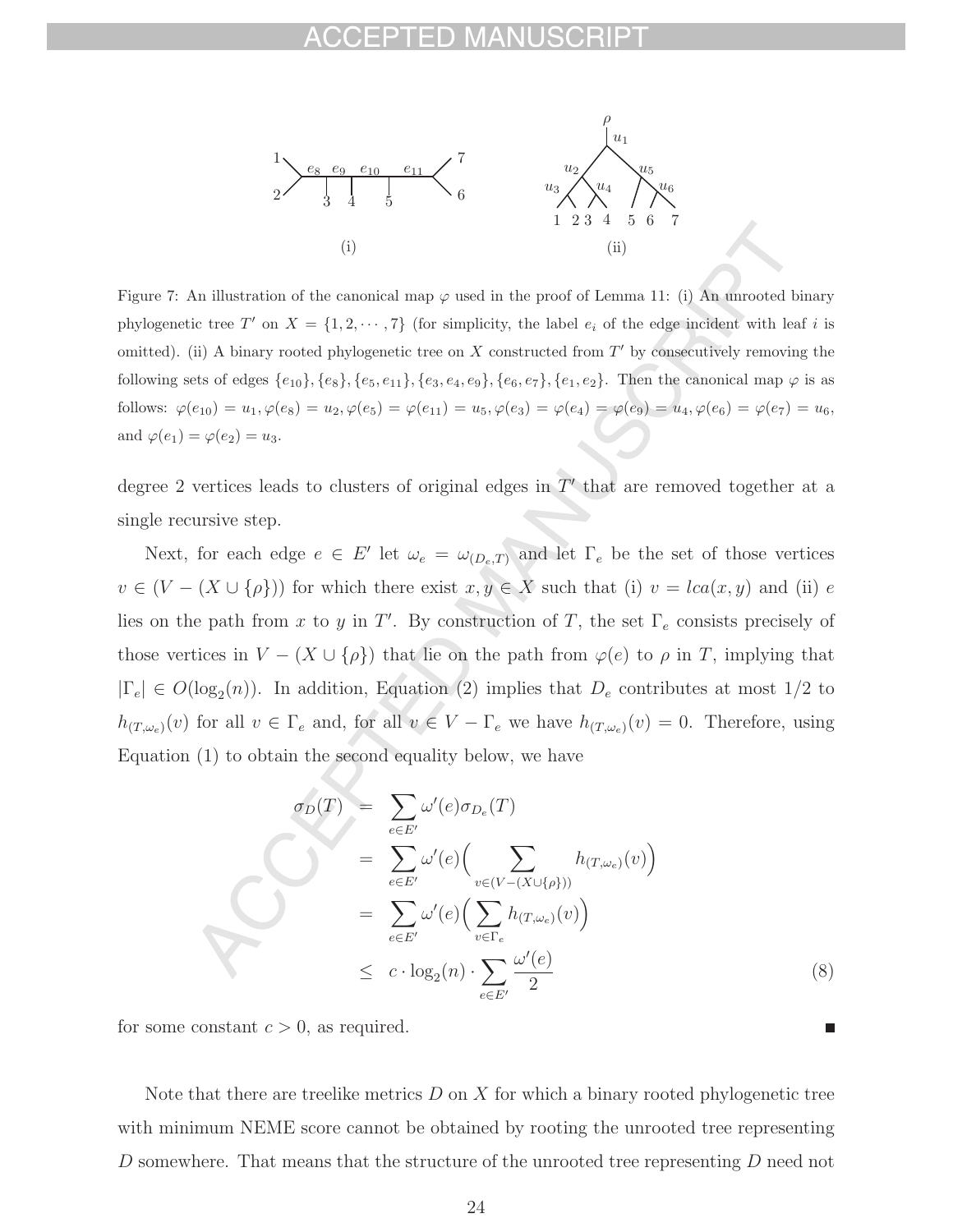

Figure 8: An unrooted caterpillar tree on  $X = \{1, 2, ..., n\}$ . The metric D induced by this tree on X (all edges have weight 1) is such that a rooted phylogenetic tree on  $X$  with minimum NEME score for  $D$ cannot by obtained by rooting the caterpillar somewhere.

reflect much the structure of the rooted trees with minimum NEME score for D. Consider, for example, the metric D on  $X = \{1, 2, ..., n\}$ ,  $n \ge 6$ , induced by the unrooted caterpillar in Figure 8. All edges are assigned weight 1. Then the recursive algorithm in the proof of Lemma 11 yields a binary rooted phylogenetic tree T on X with  $\sigma_D(T) \in O(n \log_2 n)$  by the upper bound in  $(8)$ . In contrast, for any binary rooted phylogenetic tree T' obtained by rooting the caterpillar, there must exist, for all  $k \in \{3, 4, \ldots, \lfloor \frac{n}{2} \rfloor\}$ , at least one vertex v in T' with  $|ch(v)| = k$  and  $h_{(T',\omega)}(v) \ge \frac{1}{2(k-1)}(k + (k-1) + \cdots + 4 + 3) \ge \frac{k}{4}$ , where  $\omega = \omega_{(D,T')}$ . This implies that  $\sigma_D(T') \geq \sum_{k=3}^{\lfloor \frac{n}{2} \rfloor}$  $k=3$  $\frac{k}{4} \in \Omega(n^2)$ . The next theorem summarizes our results on approximating the NEME score for metrics.

**Theorem 12.** Let  $D$  be a metric on a finite set  $X$  with n elements. Then a rooted binary phylogenetic tree T on X with

$$
\sigma_D(T) \le c \cdot \log^2(n) \cdot \min\{\sigma_D(T') : T' \in \mathbf{BR}_X\}
$$

for some positive constant c can be computed in polynomial time.

*Proof.* Let  $D_1, D_2, \ldots, D_k$  be a collection of treelike metrics for D together with coefficients  $\beta_1, \beta_2, \ldots, \beta_k$  as described in (ii) above. In addition, let  $T^*$  be a binary rooted phylogenetic tree on X with minimum NEME score for D and, similarly,  $T_i^*$  be a binary rooted phylogenetic tree on X with minimum NEME score for  $D_i$ ,  $1 \leq i \leq k$ . Assume that  $\sigma_{D_1}(T_1^*) \leq \sigma_{D_i}(T_i^*)$  for all  $i \in \{1, 2, ..., k\}$ . Finally, let  $T_1^o$  be the binary rooted phylogenetic tree on X constructed for  $D_1$  using the recursive algorithm in the proof of Lemma 11.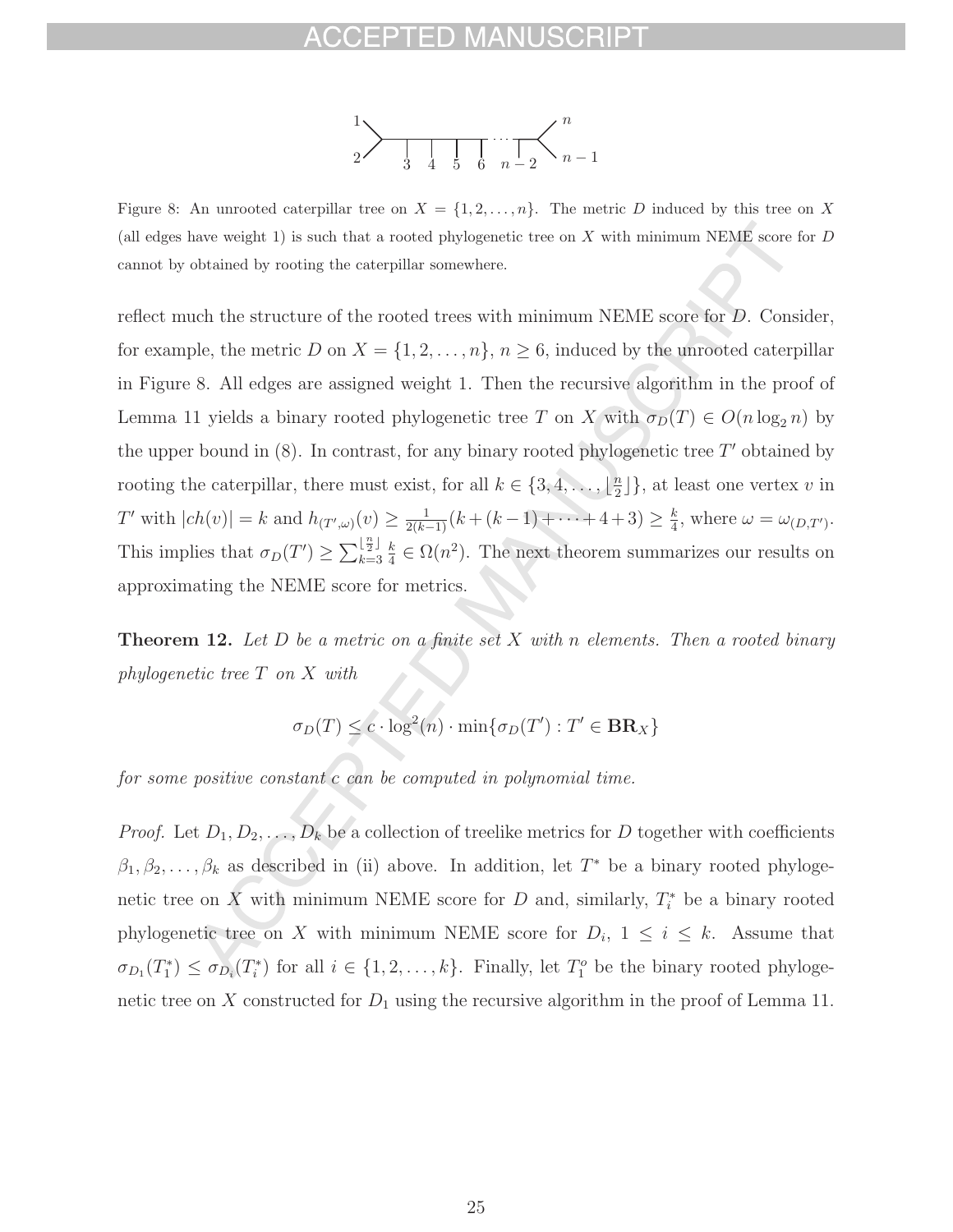Then we have, using repeatedly the linearity from Equation (5):

$$
\sigma_D(T_1^o) \leq \sigma_{D_1}(T_1^o)
$$
  
\n
$$
\leq c' \cdot \log_2(n) \cdot \sigma_{D_1}(T_1^*)
$$
  
\n
$$
\leq c' \cdot \log_2(n) \cdot \sum_{i=1}^k \beta_i \cdot \sigma_{D_i}(T_i^*)
$$
  
\n
$$
\leq c' \cdot \log_2(n) \cdot \sum_{i=1}^k \beta_i \cdot \sigma_{D_i}(T^*)
$$
  
\n
$$
= c' \cdot \log_2(n) \cdot \sigma_{(\sum_{i=1}^k \beta_i \cdot D_i)}(T^*)
$$
  
\n
$$
\leq c'c'' \cdot \log_2^2(n) \cdot \sigma_D(T^*),
$$

where  $c'$  and  $c''$  are positive constants that come from the upper bound  $(8)$  and property (2) of the collection  $D_1, D_2, \ldots, D_k$ , respectively. Hence  $\sigma_D(T_1^o) \leq c \cdot \log_2^2(n) \cdot \sigma_D(T^*)$  for some constant  $c > 0$  and the tree  $T_1^o$  can be constructed in polynomial time. П

Interestingly, the above approach can be applied to any variant of minimum evolution as long as the objective function is a linear combination of the input distances and the variant is consistent (the latter trivially implies ingredient (i) above and, thus, saves a factor of  $\log n$  in the approximation guarantee). In particular, the original unrooted ME problem [11] has these properties and can, therefore, be approximated for metrics within a factor of  $O(\log_2 n)$ . To the best of our knowledge, this is the first non-trivial approximation result for the unrooted ME problem.

## **7. Concluding remarks and open problems**

In this paper, we have highlighted some properties of the UPGMA method. We now conclude by pointing out two possible directions for future work. The first direction concerns improving the approximation guarantee for the NEME problem presented in the last section. Recall that the interpretation of the balanced minimum evolution score of an unrooted tree as an average over spanning cycles has been used (as one ingredient amongst others) in [17] to design a constant-factor polynomial time approximation algorithm for the balanced minimum evolution problem in case the given dissimilarity satisfies the triangle inequality. We expect that the results presented in this paper can similarly serve as the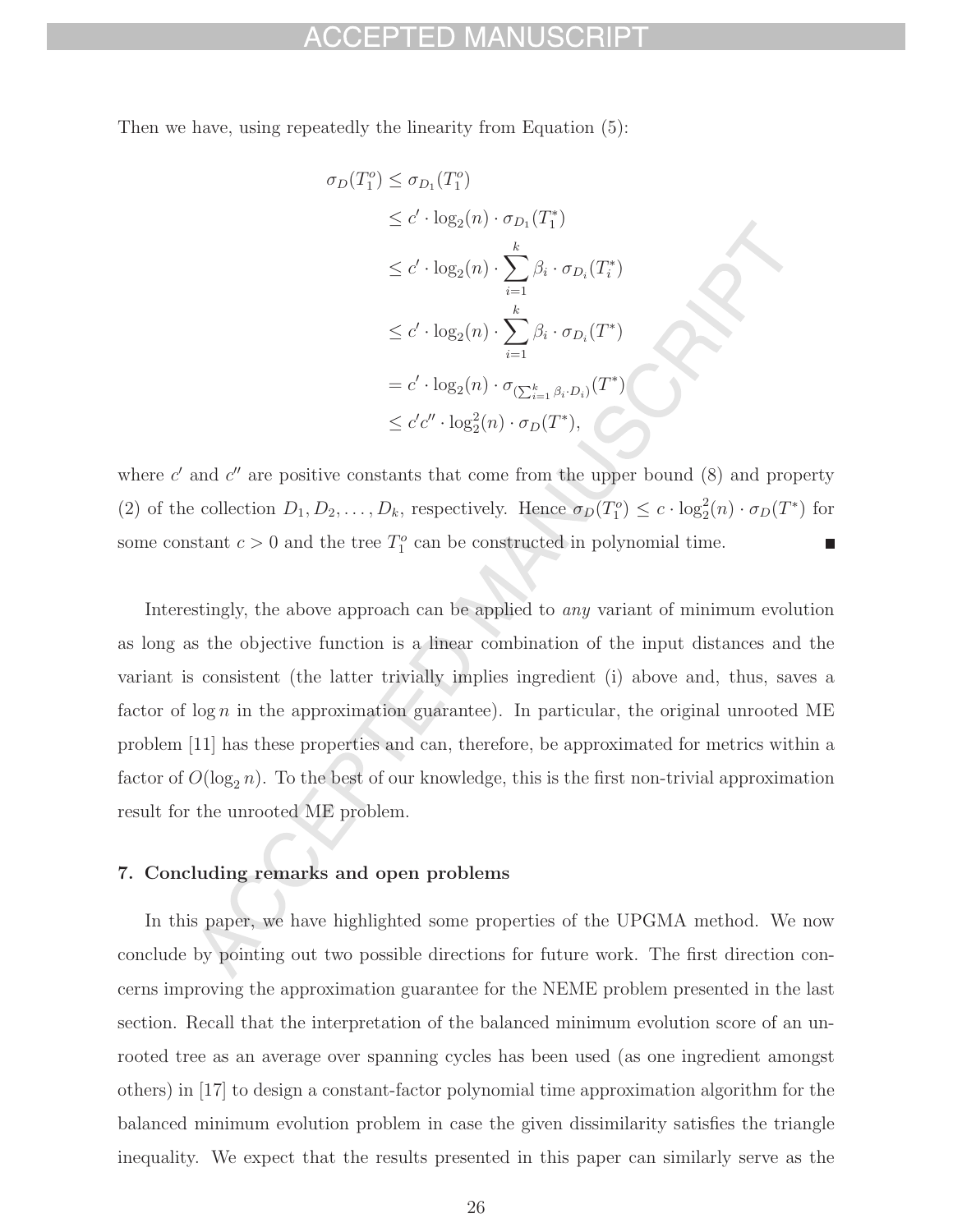## CEPTED MANUSCRIPT

basis for a better understanding of the approximation properties of the NEME problem. A concrete conjecture we have in this direction is that UPGMA always generates a tree whose NEME score is within a factor in  $O(n)$  of the minimum score.

The second direction for future work concerns the so-called safety radius of the NEME approach for computing rooted phylogenetic trees. The safety radius concept was introduced to quantify how much distortion of the input distance matrix a method can tolerate and still return the correct tree (see e.g. [33]). For example, it is known that in the rootedtree setting UPGMA has a safety radius of 1 [34], and that both neighbor joining and BME-based tree construction have a safety radius of  $\frac{1}{2}$  (see [33] and [35], respectively). We conjecture that the safety radius of NEME-based tree construction tends to 0 as the number of leaves of the trees tends to infinity. In this context, it might also be of interest to study the stochastic safety radius of the NEME problem, a concept that was recently introduced [36], and which aims to understand consistency within a probabilistic setting.

### **References**

- [1] P. D'haeseleer, How does gene expression clustering work?, Nature biotechnology 23 (12) (2005) 1499–1501.
- [2] R. Sokal, C. Michener, A statistical method for evaluating systematic relationships, University of Kansas Science Bulletin 38 (1958) 1409–1438.
- [3] Y. Loewenstein, E. Portugaly, M. Fromer, M. Linial, Efficient algorithms for accurate hierarchical clustering of huge datasets: tackling the entire protein space, Bioinformatics 24 (13) (2008) i41–i49.
- [4] J. Felsenstein, Inferring phylogenies, Sinauer associates Sunderland, 2004.
- [5] P. Legendre, L. Legendre, Numerical ecology, Vol. 24, Elsevier, 2012.
- [6] W. Li, L. Fu, B. Niu, S. Wu, J. Wooley, Ultrafast clustering algorithms for metagenomic sequence analysis, Briefings in bioinformatics 13 (6) (2012) 656–668.
- [7] C. Romesburg, Cluster analysis for researchers, Lulu. com, 2004.
- [8] R. Davidson, S. Sullivant, Polyhedral combinatorics of UPGMA cones, Advances in Applied Mathematics 50 (2) (2013) 327–338.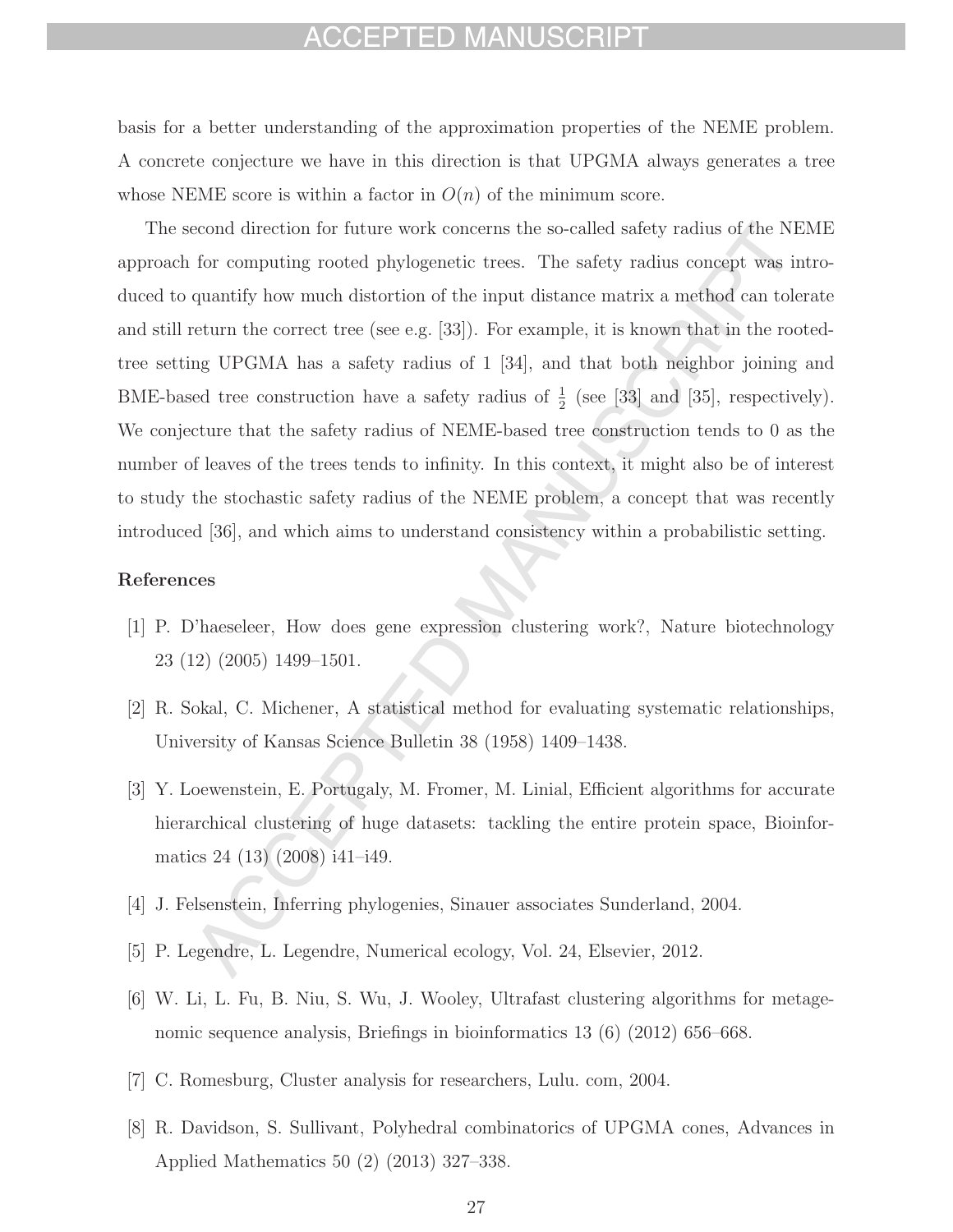## CCEPTED MAN

- [9] O. Gascuel, M. Steel, Neighbor-Joining revealed, Molecular Biology and Evolution 23 (2006) 1997–2000.
- [10] N. Saitou, M. Nei, The Neighbor-Joining method: a new method for reconstructing phylogenetictrees, Molecular Biology and Evolution 4 (1987) 406–425.
- [11] A. Rzhetsky, M. Nei, Theoretical foundation of the minimum-evolution method of phylogenetic inference, Molecular Biology and Evolution 10 (1993) 1073–1095.
- [12] R. Agarwala, V. Bafna, M. Farach, M. Paterson, M. Thorup, On the approximability of numerical taxonomy (fitting distances by tree metrics), SIAM Journal on Computing 28 (1998) 1073–1085.
- [13] W. Day, Computational complexity of inferring phylogenies from dissimilarity matrices, Bulletin of Mathematical Biology 49 (1987) 461–467.
- [14] M. Farach, S. Kannan, T. Warnow, A robust model for finding optimal evolutionary trees, Algorithmica 13 (1995) 155–179.
- [15] D. Catanzaro, The minimum evolution problem: overview and classification, Networks 53 (2009) 112–125.
- [16] R. Desper, O. Gascuel, Theoretical foundation of the balanced minimum evolution method of phylogenetic inference and its relationship to weighted least-squares tree fitting, Molecular Biology and Evolution 21 (3) (2004) 587–598.
- [17] S. Fiorini, G. Joret, Approximating the balanced minimum evolution problem, Operation Research Letters 40 (2012) 31–35.
- [18] S. Bastkowski, V. Moulton, A. Spillner, T. Wu, The minimum evolution problem is hard: a link between tree inference and graph clustering problems, Bioinformatics 32 (4) (2016) 518–522.
- [19] C. Semple, M. Steel, Cyclic permutations and evolutionary trees, Advances in Applied Mathematics 32 (2004) 669–680.
- [20] C. Fahey, S. Hosten, N. Krieger, L. Timpe, Least squares methods for equidistant tree reconstruction, available online at arXiv:0808.3979 (2008).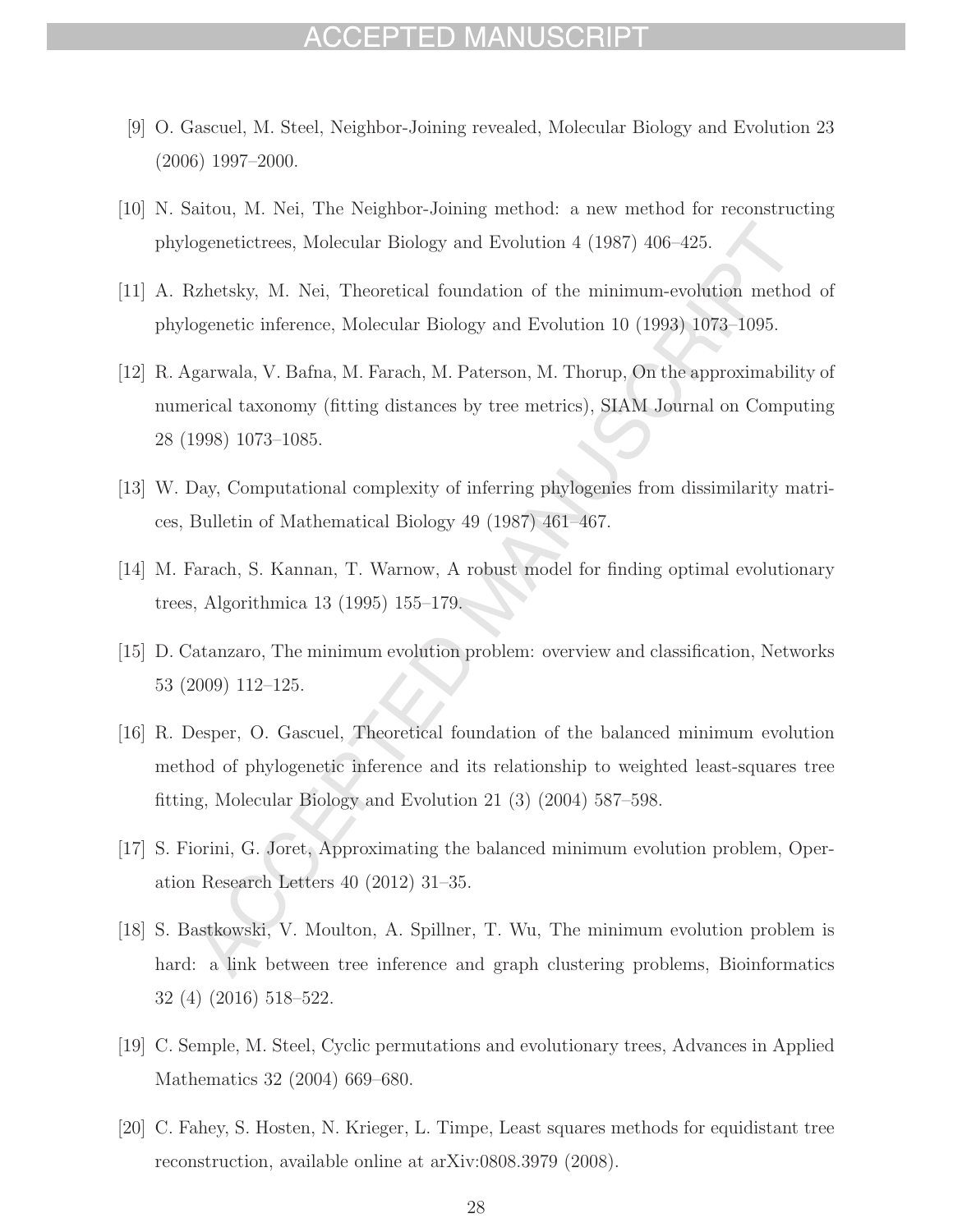## CCEPTED MANUSCRIPT

- [21] F. Pardi, O. Gascuel, Combinatorics of distance-based tree inference, Proceedings of the National Academy of Sciences of the USA 109 (2012) 16443–16448.
- [22] M. Bordewich, O. Gascuel, K. Huber, V. Moulton, Consistency of topological moves based on the balanced minimum evolution principle of phylogenetic inference, IEEE/ACM Transactions on Computational Biology and Bioinformatics 6 (2009) 110– 117.
- [23] M. Bordewich, R. Mihaescu, Accuracy guarantees for phylogeny reconstruction algorithms based on balanced minimum evolution, IEEE/ACM Transactions on Computational Biology and Bioinformatics 10 (2013) 576–583.
- [24] J. Farris, On the cophenetic correlation coefficient, Systematic Biology 18 (1969) 279– 285.
- [25] W. Vach, Least squares approximation of addititve trees, in: Conceptual and Numerical Analysis of Data, Springer, 1989, pp. 230–238.
- [26] S. Willson, Consistent formulas for estimating the total lengths of trees, Discrete Applied Mathematics 148 (2005) 214–239.
- [27] C. Semple, M. Steel, Phylogenetics, Oxford University Press, 2003.
- [28] K. Eickmeyer, P. Huggins, L. Pachter, R. Yoshida, On the optimality of the Neighbor-Joining algorithm, Algorithms for Molecular Biology 3 (2008) 1–11.
- [29] M. Garey, D. Johnson, Computers and intractability: a guide to the theory of NPcompleteness, Freeman, 1979.
- [30] S. Arora, E. Hazan, S. Kale,  $o(\sqrt{\log n})$  approximation to SPARSEST CUT in  $\tilde{O}(n^2)$ time, SIAM Journal on Computing 39 (2010) 1748–1771.
- [31] C. Mann, D. Matula, E. Olinick, The use of sparsest cuts to reveal the hierarchical community structure of social networks, Social Networks 30 (2008) 223–234.
- [32] J. Fakcharoenphol, S. Rao, K. Talwar, A tight bound on approximating arbitrary metrics by tree metrics, Journal of Computer and System Sciences 69 (2004) 485–497.